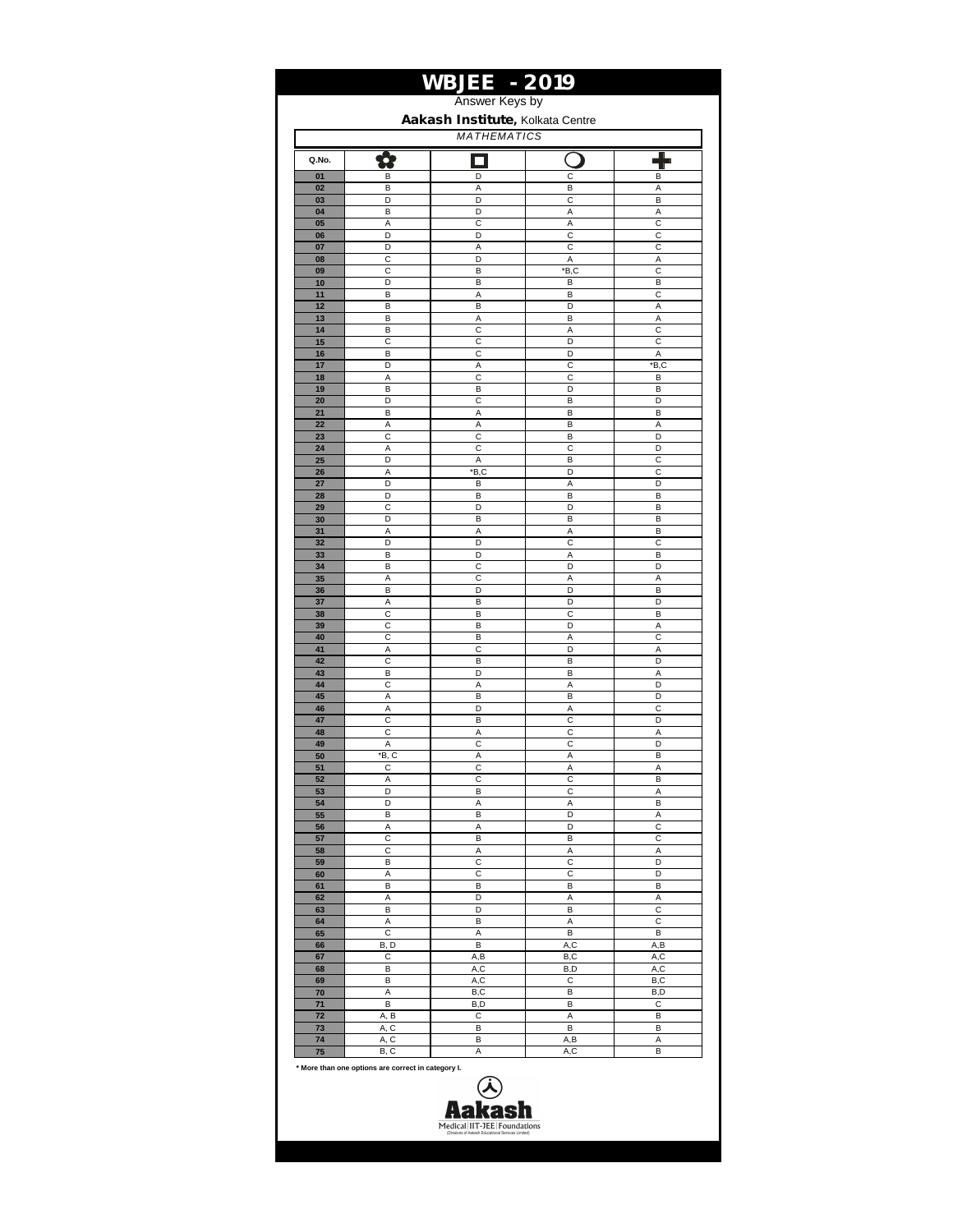**WeylEE-2019 (Answers 21 Hin)  
\nMedically|T1-DEF| Foundations  
\nANSWERS & HINT  
\nfor  
\nWBJEE - 2019  
\nSUB : MATHEMATICS  
\nCarry 1 mark each and only one option is correct. In case of incorrect answer or any combination of more  
\nthan one answer, Y. mark will be deducted.  
\n1. 
$$
\lim_{x \to 0} (x^n \ln x), n > 0
$$
  
\n(A) does not exist (B) exists and is zero (C) exists and is 1 (D) exists and is e<sup>-1</sup>  
\nAns: (B)  
\n  
\nHint:  $\lim_{x \to 0} \frac{x}{x}$   
\n2. If  $\int \cos x \log (\tan \frac{x}{2}) dx = \sin x \log (\tan \frac{x}{2}) + f(x)$  then  $f(x)$  is equal to, (assuming c is a arbitrary real constant)  
\n(A) c  
\nAns: (B)  
\n  
\nHint:  $1BP \Rightarrow 1 = \sin x \log (\tan \frac{x}{2}) - x + c$   
\n $\therefore f(x) = c - x$  (C) c+x (D) 2x+c  
\nAns: (E)  
\n  
\n3.  $y = \int \cos \left[ 2 \tan^{-1} \sqrt{\frac{1-x}{1+x}} \right] dx$  is an equation of a family of  
\n(A) straight lines (B) circles (C) ellipses (D) parabolas  
\nAns: (D)  
\nHint: Putting  $x = \cos 2\theta \therefore \cos \left[ 2 \tan^{-1} \sqrt{\frac{1-x}{1+x}} \right] = \cos 2\theta = x$   
\n $\therefore y = \int x dx = \frac{x^2}{2} + c$**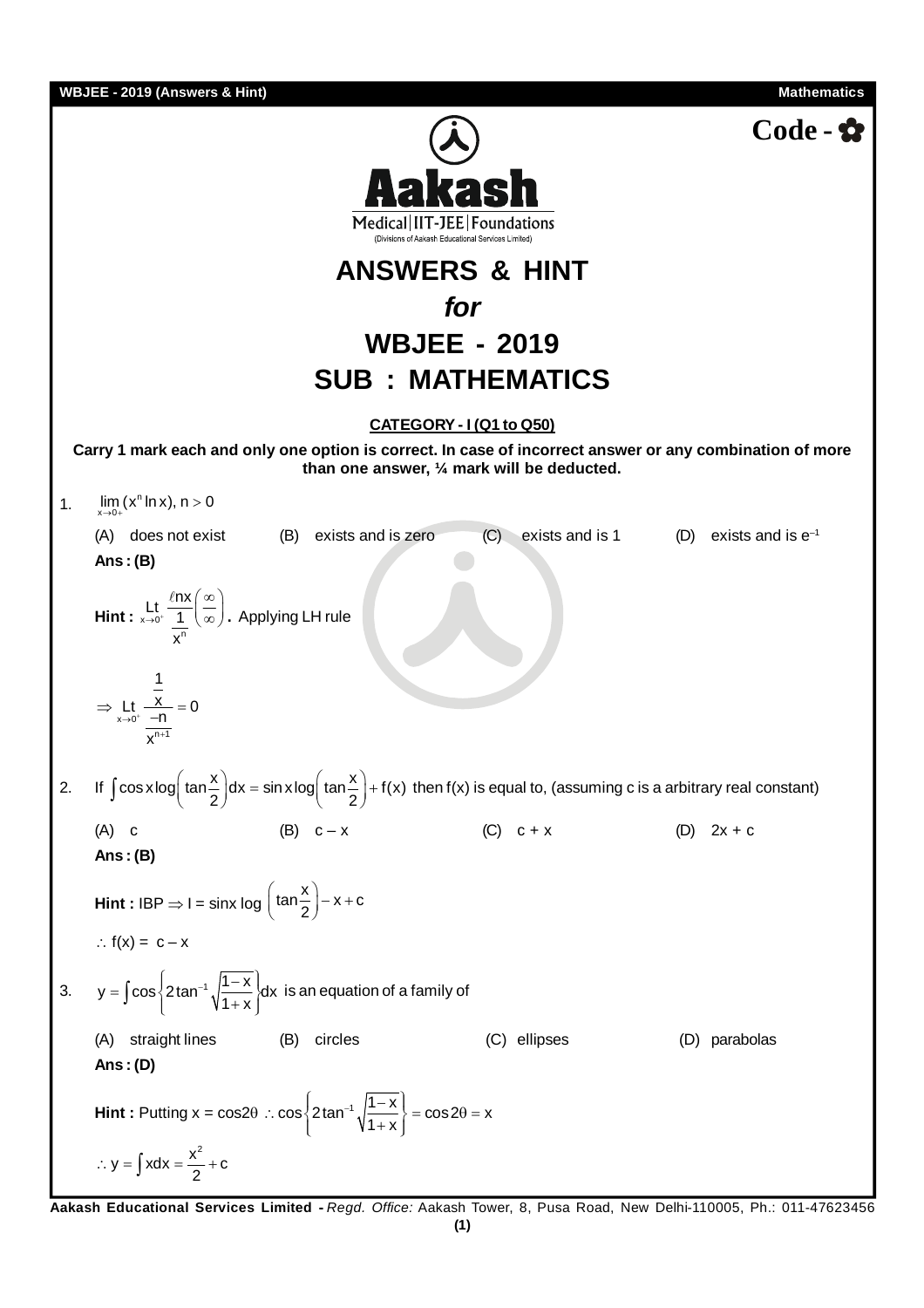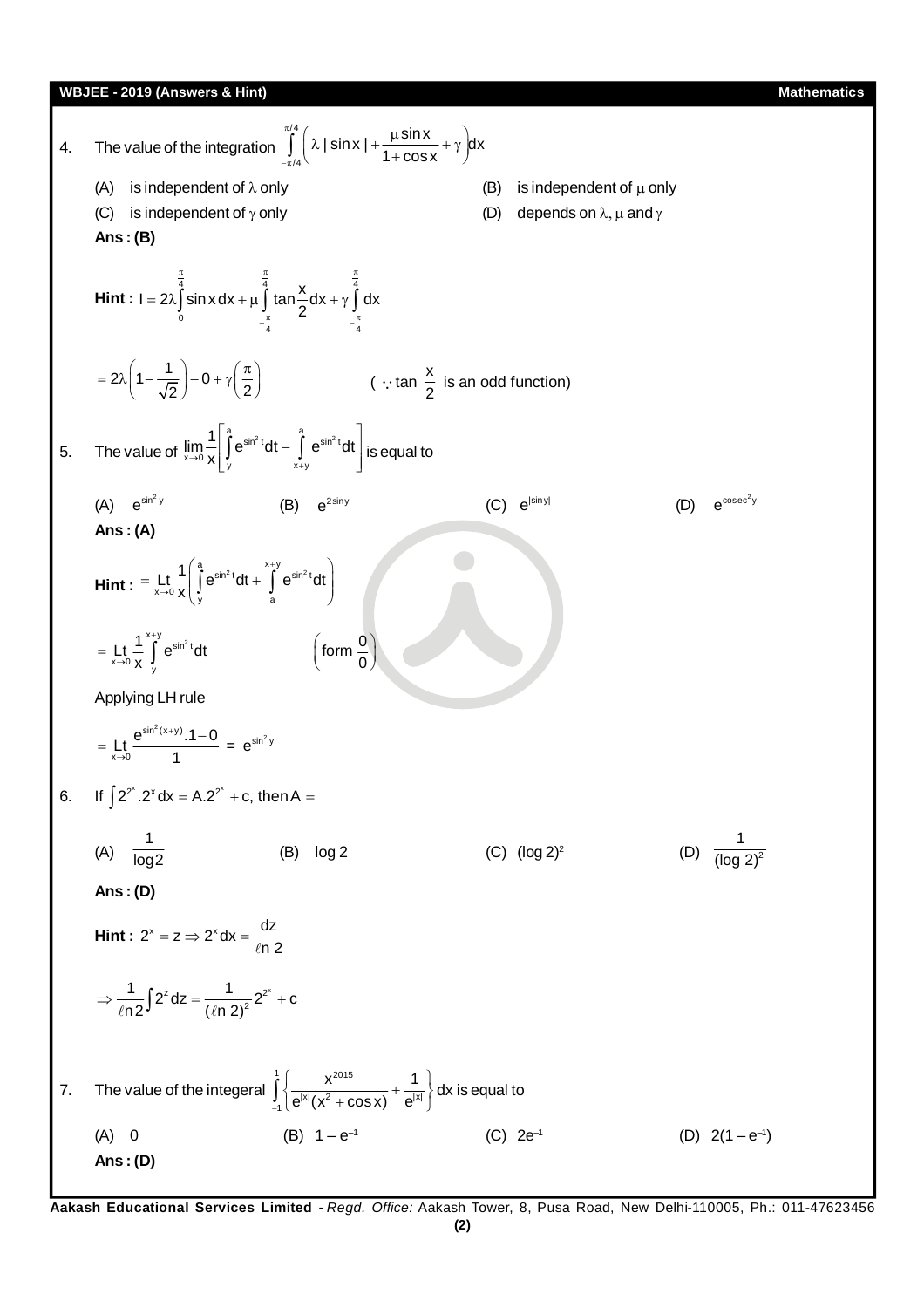Hint: 
$$
\Rightarrow \int_{0}^{1} \left[ \text{odd} + \frac{1}{e^{3x}} \right] dx
$$
  
\n $\Rightarrow 0 + 2 \int_{0}^{1} \frac{dx}{e^x} = 2(1 - e^{-x})$   
\n8.  $\lim_{m \to \infty} \frac{3}{n} \left\{ 1 + \sqrt{\frac{n}{n+3}} + \sqrt{\frac{n}{n+6}} + \sqrt{\frac{n}{n+9}} + \dots + \sqrt{\frac{n}{n+3(n-1)}} \right\}$   
\n(A) does not exist (B) is 1 (C) is 2 (D) is 3  
\n**Ans**: (C)  
\nHint:  $\lim_{n \to \infty} \frac{3}{n} \frac{e^x}{n} \left\{ \frac{1}{1 + 3\left(\frac{n}{n}\right)} \right\}$   
\n $\Rightarrow 3 \int_{0}^{1} \frac{dx}{\sqrt{1 + 3x}} = 2 \left[ \sqrt{1 + 3x} \right]_{0}^{1} = 2$   
\n9. The general solution of the differential equation  $\left( 1 + e^{x^2} \right) dx + \left( 1 - \frac{x^2}{y} \right) e^{x^2} dy = 0$  is (c is an arbitrary constant)  
\n(A)  $x - ye^{\frac{x^2}{2}} = c$  (B)  $y - xe^{x} = c$  (C)  $x + ye^{\frac{x}{2}} = c$  (D)  $y + xe^{\frac{1}{2}} = c$   
\n**Ans**: (C)  
\nHint: Putting  $\frac{x}{y} - v = x - vy$   
\n $\Rightarrow \frac{dx}{dt} = v + y \frac{dy}{dy} \Rightarrow y \frac{dy}{dy} = -\left( \frac{y + e^{x}}{1 + e^{x}} \right) \Rightarrow \left( \frac{1 + e^{x}}{v + e^{x}} \right) dy + \frac{dy}{y} = 0$   
\nIntegrating  
\n $\Rightarrow fn(v + e^{x}) + f n y = c_1$   
\n $\Rightarrow y \left( \frac{x}{y} + e^{\frac{x}{y}} \right) = c \Rightarrow x + ye^{\frac{x}{y}} = c$   
\n10. General solution of  $(x + y)^{\frac{2}{3}} \frac{dy}{dx} = a^2$ ,  $a \ne 0$  is (c is an arbitrary constant)  
\n(A)  $\frac{x}{a} = \tan \frac$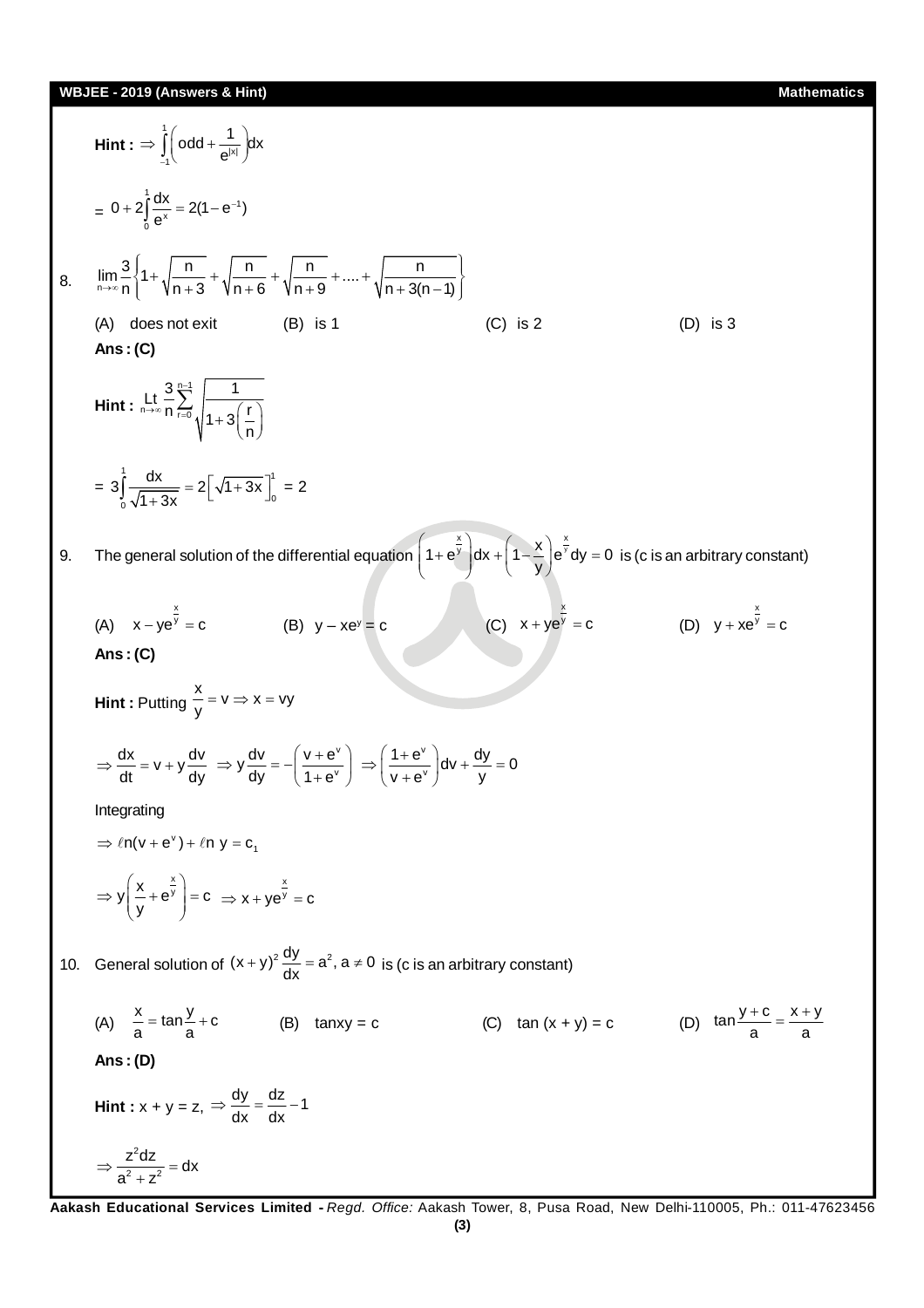# **WBJEE - 2019 (Answers & Hint) Mathematics** Integrating  $x + y - a \tan^{-1} \frac{x + y}{a} = x + c_1$  $\Rightarrow$  x + y - atan<sup>-1</sup>  $\frac{x+y}{a}$  = x + c<sub>1</sub>  $\Rightarrow$  tan $\left(\frac{y-c_1}{a}\right)$  =  $\frac{x+y}{a}$  $\Rightarrow$  tan $\left(\frac{y-c_1}{a}\right) = \frac{x+a}{a}$  $tan\left(\frac{y+c}{a}\right) = \frac{x+y}{a}$  $\Rightarrow$  tan $\left(\frac{y+c}{a}\right) = \frac{x+y}{a}$  (c<sub>1</sub>  $(c_{1} = - c)$ 11. Let P (4, 3) be a point on the hyperbola 2  $\sqrt{2}$  $\frac{x^2}{a^2} - \frac{y^2}{b^2} = 1$ . If the normal at P intersects the X-axis at (16, 0), then the eccentricity of the hyperbola is (A)  $\frac{\sqrt{5}}{2}$ (B) 2 (C)  $\sqrt{2}$  (D)  $\sqrt{3}$ **Ans : (B) Hint :** Normal at P(4, 3)  $\frac{a^2x}{4} + \frac{b^2y}{3} = a^2 + b^2$  through (16, 0)  $\Rightarrow$  4a<sup>2</sup> = a<sup>2</sup> + b<sup>2</sup>  $\Rightarrow$   $\frac{b^2}{2}$ 2  $\frac{b^2}{a^2} = 3$  : e = 2 12. If the radius of a spherical balloon increases by 0.1%, then its volume increases approximately by (A) 0.2% (B) 0.3% (C) 0.4% (D) 0.05% **Ans : (B) Hint :**  $v = \frac{4}{3}\pi r^3$ ,  $\therefore \Delta r = \left(\frac{0.1}{100}\right)r$   $\therefore \Delta v = \left(\frac{dv}{dr}\right)\Delta r$  $\therefore \Delta v = \left(\frac{dv}{dr}\right) \Delta r = 4\pi r^2 \cdot \left(\frac{0.1}{100}\right) r$  $=4\pi r^2 \cdot \left(\frac{0.1}{100}\right)r$  $\frac{0.3}{100}$ v 100  $=\left(\frac{0.3}{100}\right)$ v 13. The three sides of a right-angled triangle are in G.P (geometric progression). If the two acute angles be  $\alpha$  and  $\beta$ , then tan  $\alpha$  and tan  $\beta$  are (A)  $\frac{\sqrt{5}+1}{2}$  and  $\frac{\sqrt{5}-1}{2}$  (B)  $\sqrt{\frac{\sqrt{5}+1}{2}}$  and  $\sqrt{\frac{\sqrt{5}-1}{2}}$  (C)  $\sqrt{5}$  and  $\frac{1}{\sqrt{5}}$ 5 (D)  $\frac{\sqrt{5}}{2}$  and  $\frac{2}{\sqrt{5}}$ 2  $\sqrt{5}$ **Ans : (B) Hint :**   $\left(\frac{a}{2}\right)^2 + a^2 = a^2r^2$ r  $\therefore \left(\frac{a}{r}\right)^2 + a^2 = a^2r^2$  (r > 1),  $a \ne 0 \Rightarrow r^4 - r^2 - 1 = 0 \Rightarrow r^2 = \frac{1 \pm \sqrt{5}}{2}$  $\Rightarrow$  r<sup>2</sup> =  $\frac{1\pm\sqrt{5}}{2}$   $\Rightarrow$  r =  $\pm\sqrt{\frac{\sqrt{5}+1}{2}}$  $\Rightarrow$  r =  $\pm \sqrt{\frac{\sqrt{5} + \sqrt{5}}{2}}$  $r = \sqrt{\frac{5}{2} + 1/2}$  (r > 1),  $\frac{1}{r} = \sqrt{\frac{5}{2} - 1/2}$  $\Rightarrow r = \sqrt{\frac{\sqrt{5}+1}{2}}(r>1), \frac{1}{1} = \sqrt{\frac{\sqrt{5}-1}{2}}$  $\left(\because \alpha + \beta = 90^{\circ} \Rightarrow \tan \alpha = \cot \beta = \frac{1}{\tan \beta}\right)$  $\ddot{\cdot}$ 14. If  $\log_2 6 + \frac{1}{2} = \log_2 \left( 2^{\frac{1}{x}} \right)$  $_{2}$  6 +  $\frac{1}{2}$  = log<sub>2</sub> | 2<sup>x</sup> If  $\log_2 6 + \frac{1}{2x} = \log_2 \left( 2^{\frac{1}{x}} + 8 \right)$  $+\frac{1}{2x}$  = log<sub>2</sub>  $\left(2^{\frac{1}{x}}+8\right)$ , then the values of x are (A)  $\frac{1}{4}, \frac{1}{3}$  (B)  $\frac{1}{4}$ ,  $\frac{1}{8}$  $\frac{1}{4}, \frac{1}{2}$  (C)  $-\frac{1}{4}, \frac{1}{2}$  (D)  $\frac{1}{3}, \frac{1}{2}$ **Ans : (B)**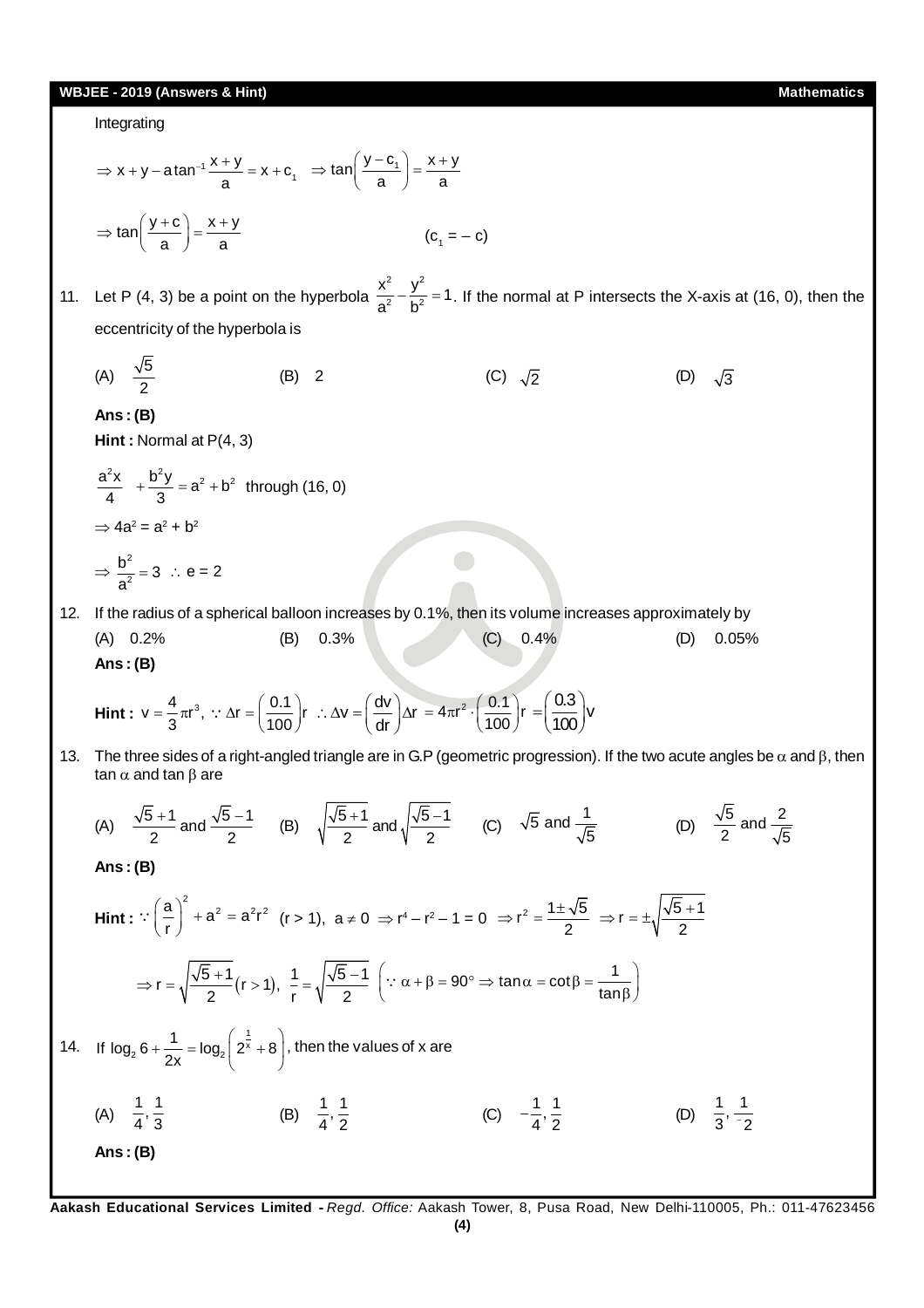**WBJEE - 2019 (Answers & Hint) Mathematics Hint :**  $log_2 6 + log_2 2^{\frac{1}{2x}} = log_2 \left( 2^{\frac{1}{x}} \right)$  $log_2 6 + log_2 2^{\frac{1}{2x}} = log_2 \left( 2^{\frac{1}{x}} + 8 \right)$  $\Rightarrow 6.2^{\frac{1}{2x}} = 2^{\frac{1}{x}} + 8$ , let  $2^{\frac{1}{2x}} = a$ ⇒  $a^2 - 6a + 8 = 0$  ⇒  $a = 4$ ,  $a = 2$  ⇒  $x = \frac{1}{4}, \frac{1}{2}$ 15. Let z be a complex number such that the principal value of argument, arg  $z > 0$ . Then arg  $z - \text{arg }(-z)$  is (A)  $\frac{\pi}{2}$ (B)  $\pm \pi$  (C)  $\pi$  (D)  $-\pi$ **Ans : (C) Hint :**  $\arg(z) - \arg(-z) = \arg\left(\frac{z}{-z}\right) = \arg(-1)$  $=arg\left(\frac{z}{-z}\right)=arg(-1)=\pi$ 16. The general value of the real angle  $\theta$ , which satisfies the equation, (cos $\theta$  + isin $\theta$ ) (cos $2\theta$  + isin $2\theta$ )........  $(cos<sub>0</sub> + isin<sub>0</sub>) = 1$  is given by, (assuming k is an integer)  $(A) \quad \frac{2k}{\pi}$  $n + 2$  $\pi$  $\ddot{}$ (B)  $\frac{1}{n(n+1)}$ 4k  $n(n+1)$ π  $^{+}$  $(C) \frac{4k}{2}$  $n + 1$  $\pi$  $^{+}$ (D)  $\frac{1}{n(n+1)}$ 6k  $n(n+1)$ π  $^{+}$ **Ans : (B) Hint :**  $e^{i\theta} \cdot e^{i(2\theta)} \cdot e^{i(3\theta)} \dots e^{i(n\theta)} = 1$  $e^{\int_{0}^{1} \left(\theta \frac{(n(n+1))}{2}\right)}$  $\Rightarrow e^{\left(e^{\frac{(n(n+1))}{2}}\right)} = e^{i2k\pi} \Rightarrow \theta = \frac{4k\pi}{n(n+1)}$ 4k  $\Rightarrow \theta = \frac{4k\pi}{n(n+1)}$ 17. Let a, b, c be real numbers such that  $a + b + c < 0$  and the quadratic equation  $ax^2 + bx + c = 0$  has imaginary roots. Then (A)  $a > 0, c > 0$  (B)  $a > 0, c < 0$  (C)  $a < 0, c > 0$  (D)  $a < 0, c < 0$ **Ans : (D) Hint :**  $f(x) = ax^2 + bx + c$ ,  $f(1) < 0$  so  $f(x) < 0 \forall x \in R \implies f(0) < 0 \implies c < 0 \implies a < 0$  and  $c < 0$ 18. A candidate is required to answer 6 out of 12 questions which are divided into two parts A and B, each containing 6 questions and he/she is not permitted to attempt more than 4 questions from any part. In how many different ways can he/she make up his/her choice of 6 questions ? (A) 850 (B) 800 (C) 750 (D) 700 **Ans : (A) Hint :**  A B 4 2  $\rightarrow$   ${}^6C_4\times {}^6C_5$  $_4 \wedge \bullet_2$ 2 4  $\rightarrow$   ${}^6C_2 \times {}^6C_4$ 3 3  $\rightarrow$   ${}^6C_3 \times {}^6C_3$ Total =  $2 \times {}^{6}C_2 \times {}^{6}C_4 \times {}^{6}C_3 \times {}^{6}C_3 = 450 + 400 = 850$ 19. There are 7 greetings cards, each of a different colour and 7 envelopes of same 7 colours as that of the cards. The number of ways in which the cards can be put in envelopes, so that exactly 4 of the cards go into envelopes of respective colour is,  $(A) \quad {}^{7}C_{3}$ (B)  $2.^{7}C_3$ (C)  $3! {}^4C_4$ (D)  $3! {^7C_2} {^4C_3}$ **Ans : (B) Hint :**  ${}^{7}C_{4} \times 3! \left(\frac{1}{2!} - \frac{1}{3!}\right)$  $\times 3! \left( \frac{1}{2!} - \frac{1}{3!} \right) = {}^{7}C_{3} \times 2$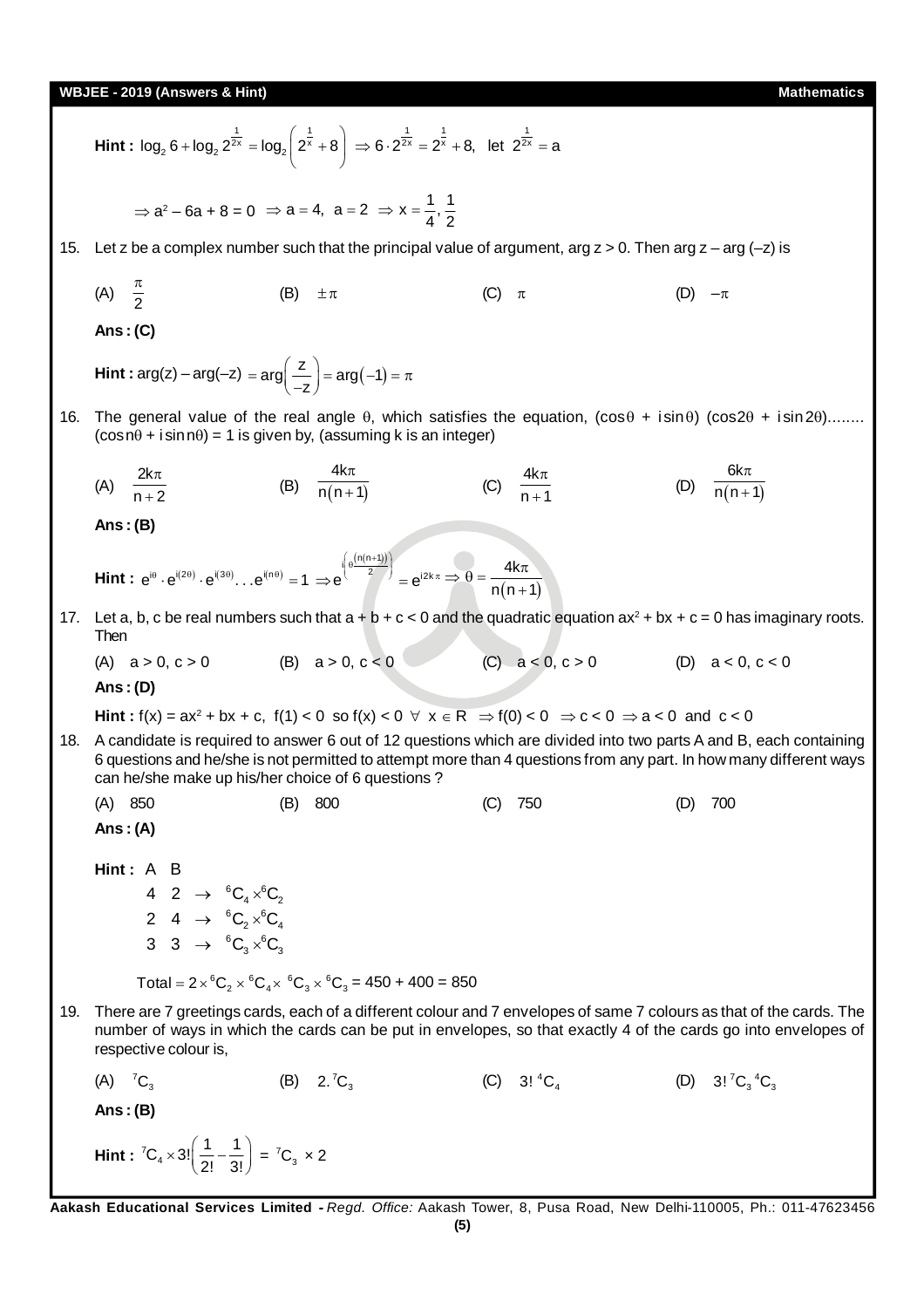**WBJEE - 2019 (Answers & Hint) Mathematics Mathematics Mathematics Mathematics** 20.  $7^{2n}$  +16n  $-1(n \in N)$  is divisible by (A) 65 (B) 63 (C) 61 (D) 64 **Ans : (D) Hint**:  $(1+48)^n + 16n - 1 = 64n + {}^nC_2 48^2 + ... = 64k$ 21. The number of irrational terms in the expansion of 1 1  $1^{84}$  $\left(3^{\frac{1}{8}}+5^{\frac{1}{4}}\right)^{3}$  $\begin{pmatrix}3^{\circ}+5^{\circ}\end{pmatrix}$  is (A) 73 (B) 74 (C) 75 (D) 76 **Ans : (B) Hint :**   $T_{r+1} = ^{84}C_r \left(3^{\frac{1}{8}}\right)^{84-r} \left(5^{\frac{1}{4}}\right)^{r}$ i,  $\ddot{}$  $= {}^{84}C_r \left(3^{\frac{1}{8}}\right)^{3^{1/2}} \left(5^{\frac{1}{4}}\right) = {}^{84}C_r \cdot 3^{\left(\frac{84-r}{8}\right)} \cdot 5^{\frac{r}{4}}$  $T_{r+1}$  is rational for r = 4, 12, 20, 28, 36, 44, 52, 60, 68, 76, 84, Number of Irrational terms = 85 – 11 = 74 22. Let A be a square matrix of order 3 whose all entries are 1 and let  $\mathrm{I}_{_3}$  be the identity matrix of order 3. Then the matrix A -  $\mathrm{3I}_{_{\mathrm{3}}}$  is (A) invertible (B) orthogonal (C) non-invertible (D) real Skew Symmetric matrix **Ans : (A) Hint** :  $A - 3I_3 =$ 0 1 1 1 0 1 1 1 0  $\begin{vmatrix} 0 & 1 & 1 \end{vmatrix}$  $\begin{vmatrix} 1 & 0 & 1 \end{vmatrix}$  $\begin{bmatrix} 1 & 1 & 0 \end{bmatrix}$ ,  $|A - 3I_3| \neq 0$ 23. If M is any square matrix of order 3 over  $\R$  and If M' be the transpose of M, then adj(M') – (adj M)' is equal to (A) M (B) M' (C) null matrix (D) identity matrix **Ans : (C)**  $Hint: adj(M') = (adj(M))'$ 24. If  $A =$ 5 5x x 0 x 5x 0 0 5  $\begin{pmatrix} 5 & 5x & x \\ 0 & x & 5x \end{pmatrix}$  $\begin{vmatrix} 0 & x & 5x \\ 0 & 0 & 5 \end{vmatrix}$  and  $\begin{vmatrix} A^2 \\ 2 \end{vmatrix} = 25$ , then  $|x|$  is equal to (A)  $\frac{1}{5}$ 5 (B) 5 (C)  $5^2$ (D) 1

**Ans : (A)**

$$
Hint: |A2| = |A|2 = 25
$$

$$
\Rightarrow (25x)^{2} = 25
$$

$$
\Rightarrow x = \frac{1}{5}
$$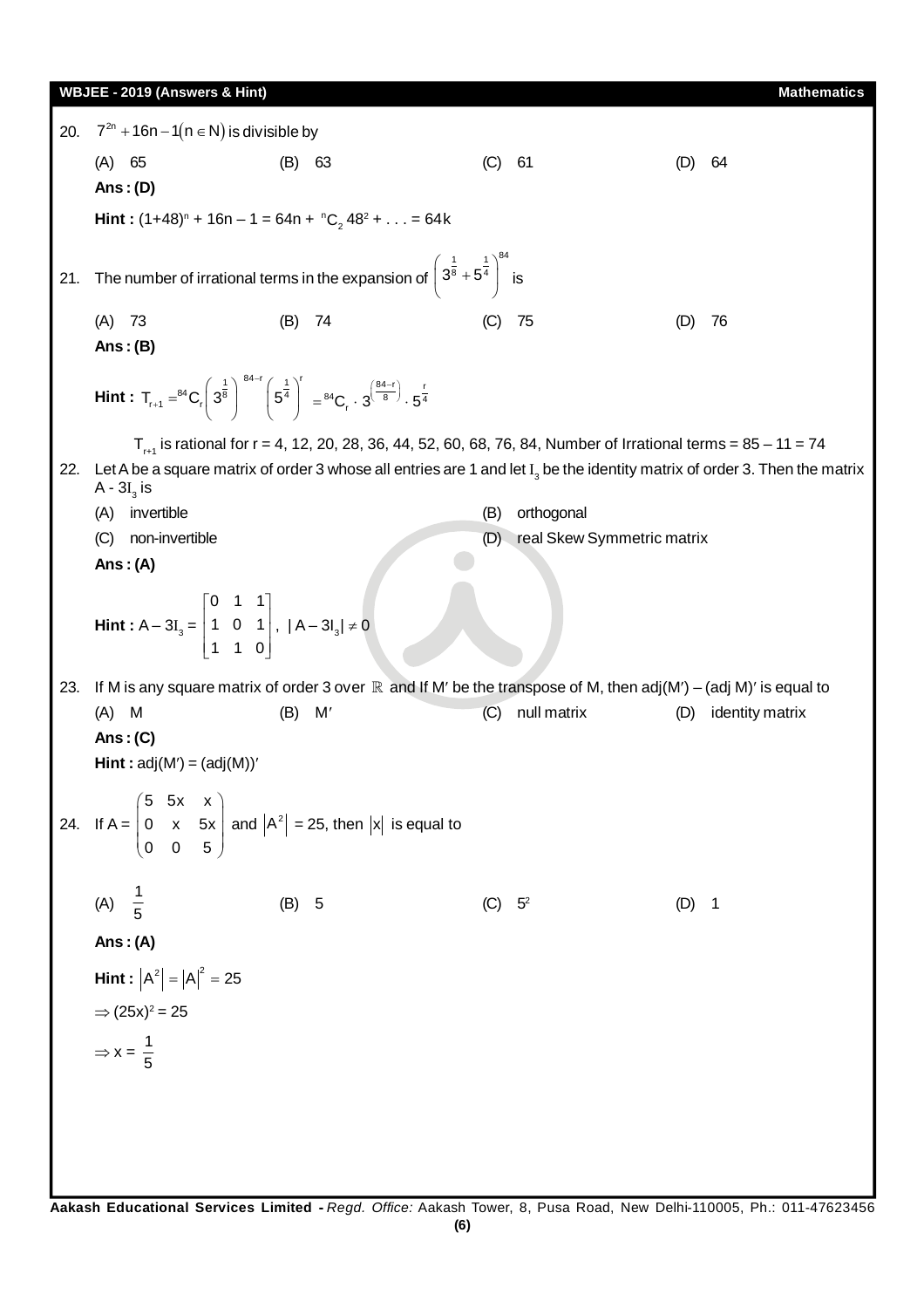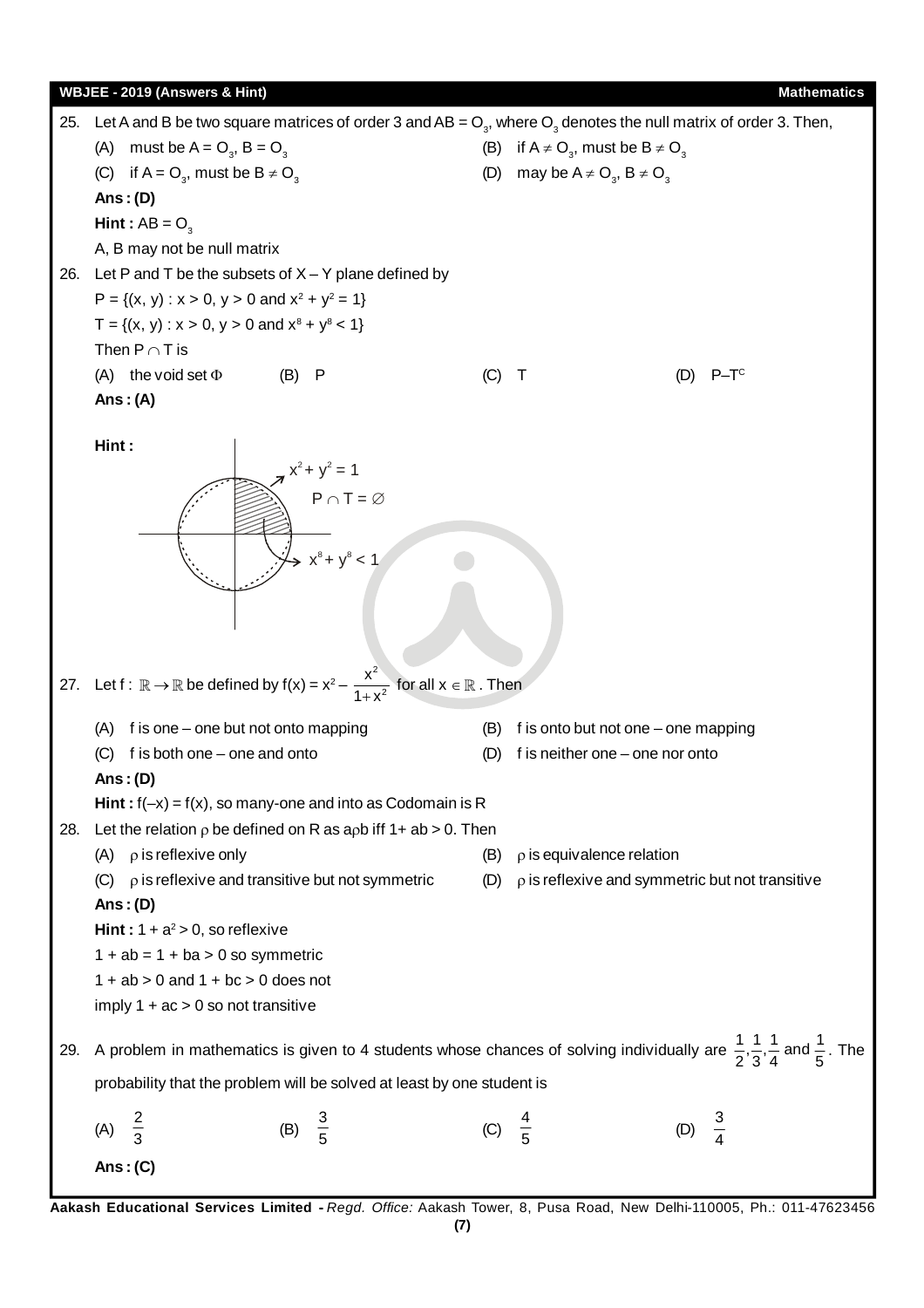$\mathsf{Hint} : \mathsf{P}(\mathsf{A} \cup \mathsf{B} \cup \mathsf{C} \cup \mathsf{D}) = \mathsf{1} - \mathsf{P}(\mathsf{A}^\mathsf{C} \cap \mathsf{B}^\mathsf{C} \cap \mathsf{C}^\mathsf{C} \cap \mathsf{D}^\mathsf{C})$  $=1-P(A^C)\cdot P(B^C)\cdot P(C^C)\cdot P(D^C)$  $1 - \frac{1}{2}$ 2  $=1-\frac{1}{\leq x}\times\frac{2}{\leq x}$ 3  $\times \frac{3}{4}$ 4  $\times \frac{A}{5}$  $= 1 - \frac{1}{5} = \frac{4}{5}$ 30. If X is a random variable such that  $\sigma(X) = 2.6$ , then  $\sigma(1 - 4X)$  is equal to, (A) 7.8 (B) – 10.4 (C) 13 (D) 10.4 **Ans : (D) Hint :**  $\sigma(a + bx) = |b| \sigma(x)$ 31. If  $e^{\sin x} - e^{-\sin x} - 4 = 0$ , then the number of real values of x is (A) 0 (B) 1 (C) 2 (D) 3 **Ans : (A) Hint :**  $e^{\sin x} - \frac{1}{e^{\sin x}}$  $e^{\sin x} - \frac{1}{e^{\sin x}} - 4 = 0$  $\Rightarrow$  e<sup>sin x</sup> = 2 ±  $\sqrt{5}$  $\therefore$  –1  $\le$  sin  $x \le 1$  $\Rightarrow \frac{1}{6}$  $\frac{\text{I}}{\text{e}} \leq e^{\sin x} \leq e$  $\Rightarrow$  No solutions exist 32. The angles of a triangle are in the ratio 2 : 3 : 7 and the radius of the circumscribed circle is 10 cm. The length of the smallest side is (A) 2 cm (B) 5 cm (C) 7 cm (D) 10 cm **Ans : (D) Hint :**  O C B  $A \searrow$  60° 45°  $60^{\circ}$  30 $^{\circ}$ In the figure  $\triangle ABC$  is the respective triangle, O is the circumcentre.  $\angle AOB = 2 \angle ACB = 2 \times 30^\circ = 60^\circ \Rightarrow \angle OAB =$  $\angle$ OBA = 60°  $\Rightarrow$   $\triangle$ OAB is equilateral  $\Rightarrow$  OA = AB = OB = 10 cm. 33. Avariable line passes through a fixed point (x<sub>1</sub>, y<sub>1</sub>) & meets the axes at A and B. If the rectangle OAPB be completed, the locus of P is, (O being the origin of the system of axes) (A)  $(y - y_1)^2 = 4(x - x_1)$  (B)  $\frac{x_1}{x} + \frac{y_1}{y} = 1$  (C)  $x^2 + y^2 = x_1^2 + y_1^2$  (D) 2  $\sqrt{2}$  $\frac{2}{1}$   $y_1^2$  $rac{x^2}{2x_1^2} + \frac{y^2}{y_1^2} = 1$ **Ans : (B)**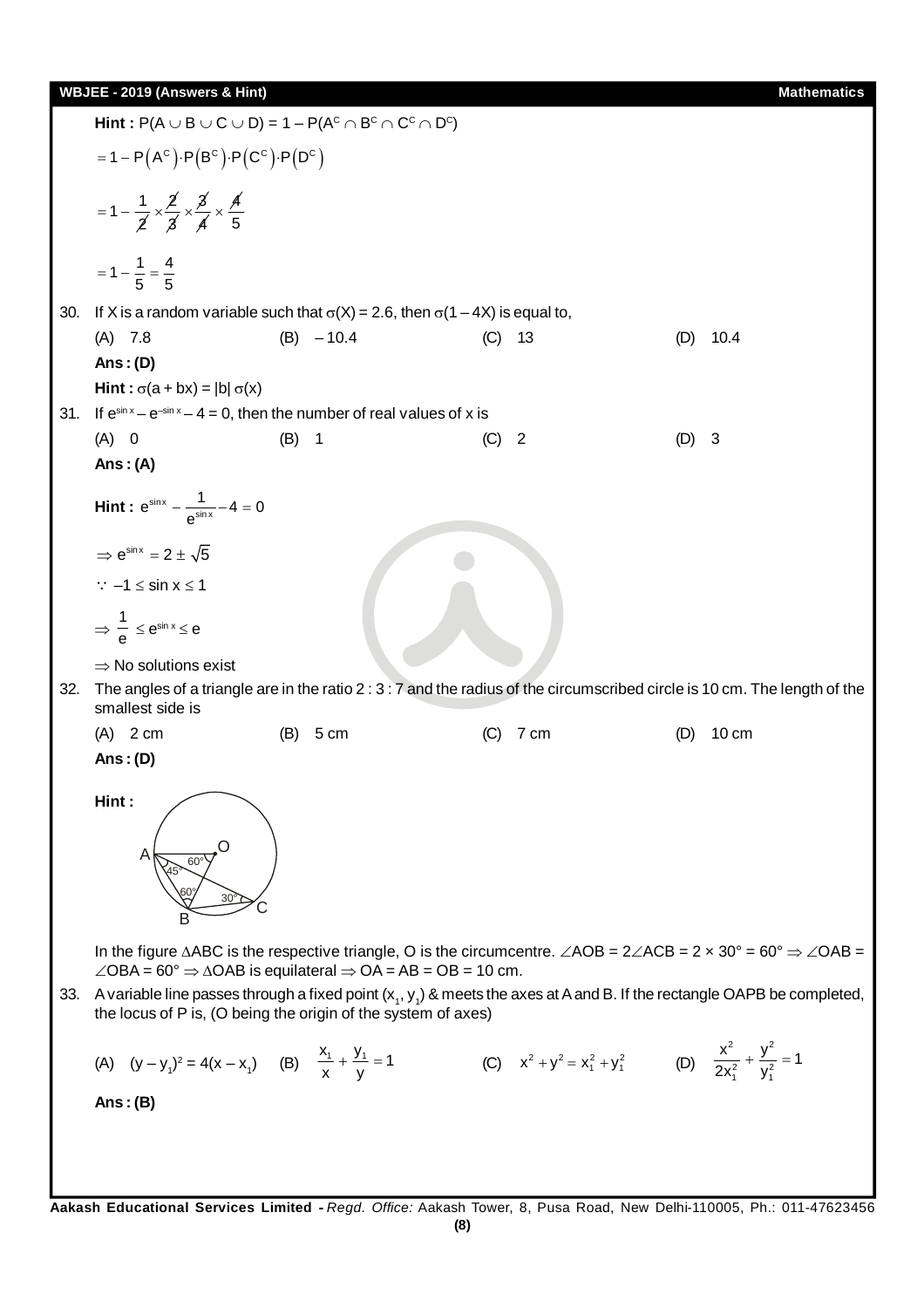

From the figure,  $\ell$  passes through (h, 0), (0, k)

Thus, 
$$
\frac{x}{h} + \frac{y}{k} = 1
$$
, passes through  $(x_1, y_1)$ 

then,  $\frac{x_1}{h} + \frac{y_1}{k} = 1 \Rightarrow$  locus is  $\frac{x_1}{x} + \frac{y_1}{y} = 1$ 

34. A straight line through the point  $(3, -2)$  is inclined at an angle 60° to the line  $\sqrt{3}x + y = 1$ . If it intersects the X-axis, then its equation will be

(A)  $y+x\sqrt{3}$  +2+3 $\sqrt{3}$  =0 (B)  $y-x\sqrt{3}$  +2+3 $\sqrt{3}$  =0 (C)  $y-x\sqrt{3}$  -2-2 $\sqrt{3}$  =0 (D)  $x-x\sqrt{3}$  +2-3 $\sqrt{3}$  =0 **Ans : (B)**

Hint:  
\n
$$
\begin{array}{ccc}\n\sqrt{3}x^2 & \text{slope is } -\sqrt{3} \\
\sqrt{3} = \frac{(-\sqrt{3})-m}{1+(-\sqrt{3})m} \\
\end{array}
$$
\n= m =  $\sqrt{3}$  ( $\because$  it is non parallel to x axis)  
\n
$$
\Rightarrow \frac{y+2}{x-3} = \sqrt{3}
$$
\n
$$
\Rightarrow y - x\sqrt{3}+2+3\sqrt{3}=0
$$

35. A variable line passes through the fixed point  $(\alpha, \beta)$ . The locus of the foot of the perpendicular from the origin on the line is,

(A) 
$$
x^2 + y^2 - \alpha x - \beta y = 0
$$
 (B)  $x^2 - y^2 + 2\alpha x + 2\beta y = 0$  (C)  $\alpha x + \beta y \pm \sqrt{(\alpha^2 + \beta^2)} = 0$  (D)  $\frac{x^2}{\alpha^2} + \frac{y^2}{\beta^2} = 1$ 

**Ans : (A)**

Hint :   
\n
$$
(α, β)
$$
\n
$$
(α, β)
$$
\n
$$
k - β
$$
\n
$$
k - β
$$
\n
$$
h - α
$$
\n⇒ locus is y(y-β) = -x(x-α)  
\n⇒ x<sup>2</sup>+y<sup>2</sup>-αx-βy = 0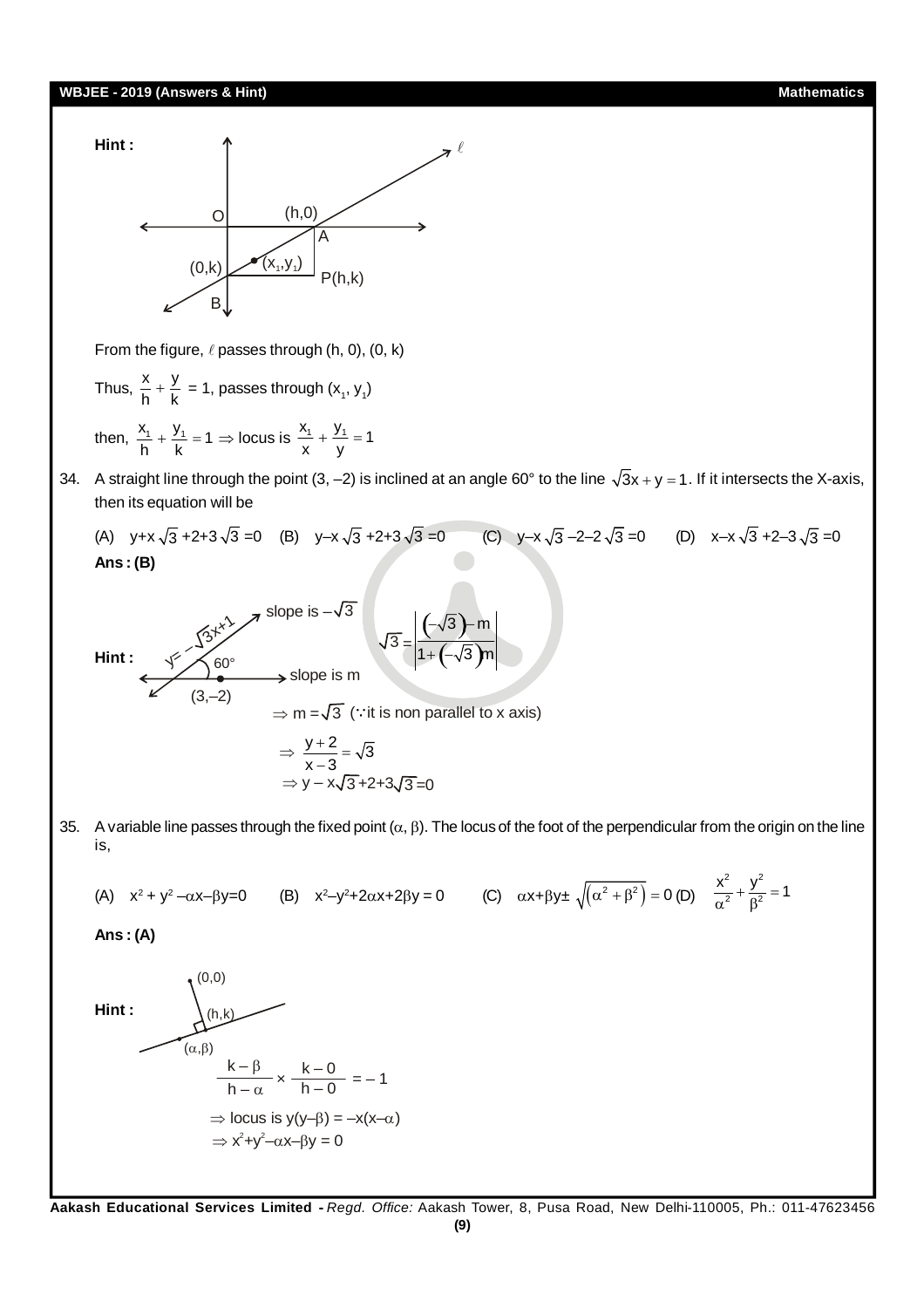

**Aakash Educational Services Limited -** *Regd. Office:* Aakash Tower, 8, Pusa Road, New Delhi-110005, Ph.: 011-47623456 **(10)**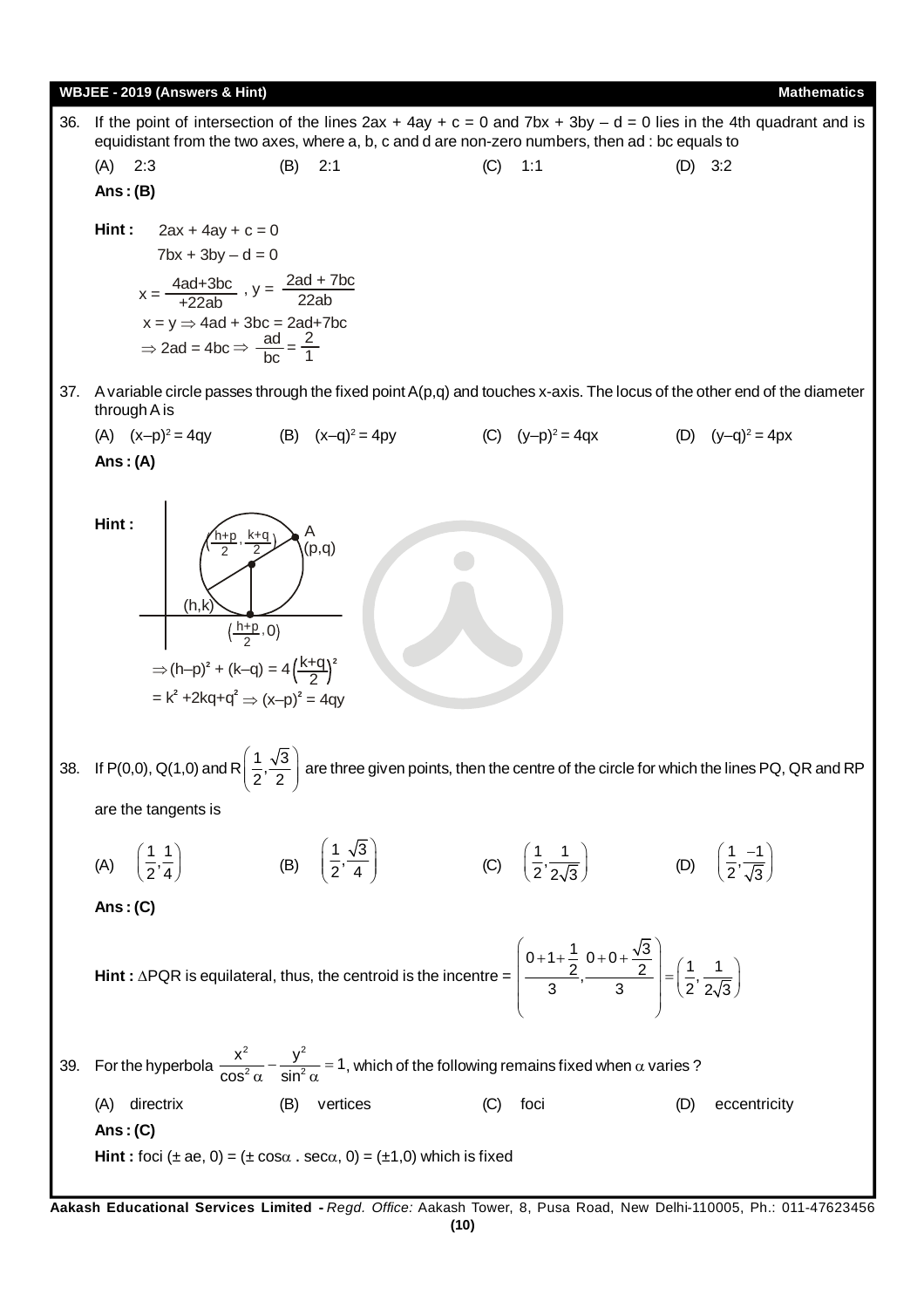40. **5** and T are the foci of an ellipse and B is the end point of the minor axis. If STB is equilateral triangle, the eccentricity of the line 5 is  
\n(A) 
$$
\frac{1}{4}
$$
 (B)  $\frac{1}{3}$  (C)  $\frac{1}{2}$  (D)  $\frac{2}{3}$   
\n**Ans** : (C)  
\nHint:  $2ae = \sqrt{ae^3 + b^2} = \frac{b^3}{a^2} - 3e^2 \Rightarrow e^2 = \frac{1}{4} \Rightarrow e = \frac{1}{2}$   
\n41. The equation of the directrices of the hyperbola 3x<sup>2</sup>-3y<sup>2</sup>-18x+12y+2 = 0 is  
\n(A)  $x = 3x\sqrt{\frac{13}{6}}$  (B)  $x = 3x\sqrt{\frac{6}{13}}$  (C)  $x = 6x\sqrt{\frac{13}{3}}$  (D)  $x = 6x\sqrt{\frac{3}{13}}$   
\nAns: (A)  
\nHint:  $3x^2 - 3y^2 - 18x + 12y + 2 = 0 \Rightarrow \frac{(x-3)^2}{(x-3)^2} - \frac{(y-2)^2}{(y-3)^2} = 1$   
\nHere  $a = b = \sqrt{\frac{13}{3}}$  and  $a = \sqrt{2}$ .  $\therefore$  the equations of the directrices are  $x = 3x\sqrt{\frac{13}{6}}$   
\n42. P is the extremity of the lastseccut and of lipsse  $3x^2 + 4y^2 = 48$  in the first quadrant. The eccentric angle of P is  
\n(A)  $\frac{\pi}{8}$  (B)  $\frac{3\pi}{4}$  (C)  $\frac{\pi}{3}$  (D)  $\frac{2\pi}{3}$   
\nAns: (C)  
\nHint:  $3x^2 + 4y^2 = 48 \Rightarrow \frac{x^2}{16} + \frac{y^2}{12} = 1$ . Here  $a = 4$ ,  $b = 2\sqrt{3}$  and  $e = \frac{1}{2}$ .  $\therefore$  coordinates of P are (2,3)  
\n $\therefore$  (4 cos 0,  $2\sqrt{3}$  sin 0) = (2,3)  $\Rightarrow$   $\theta = \frac{\pi}{3}$   
\n43.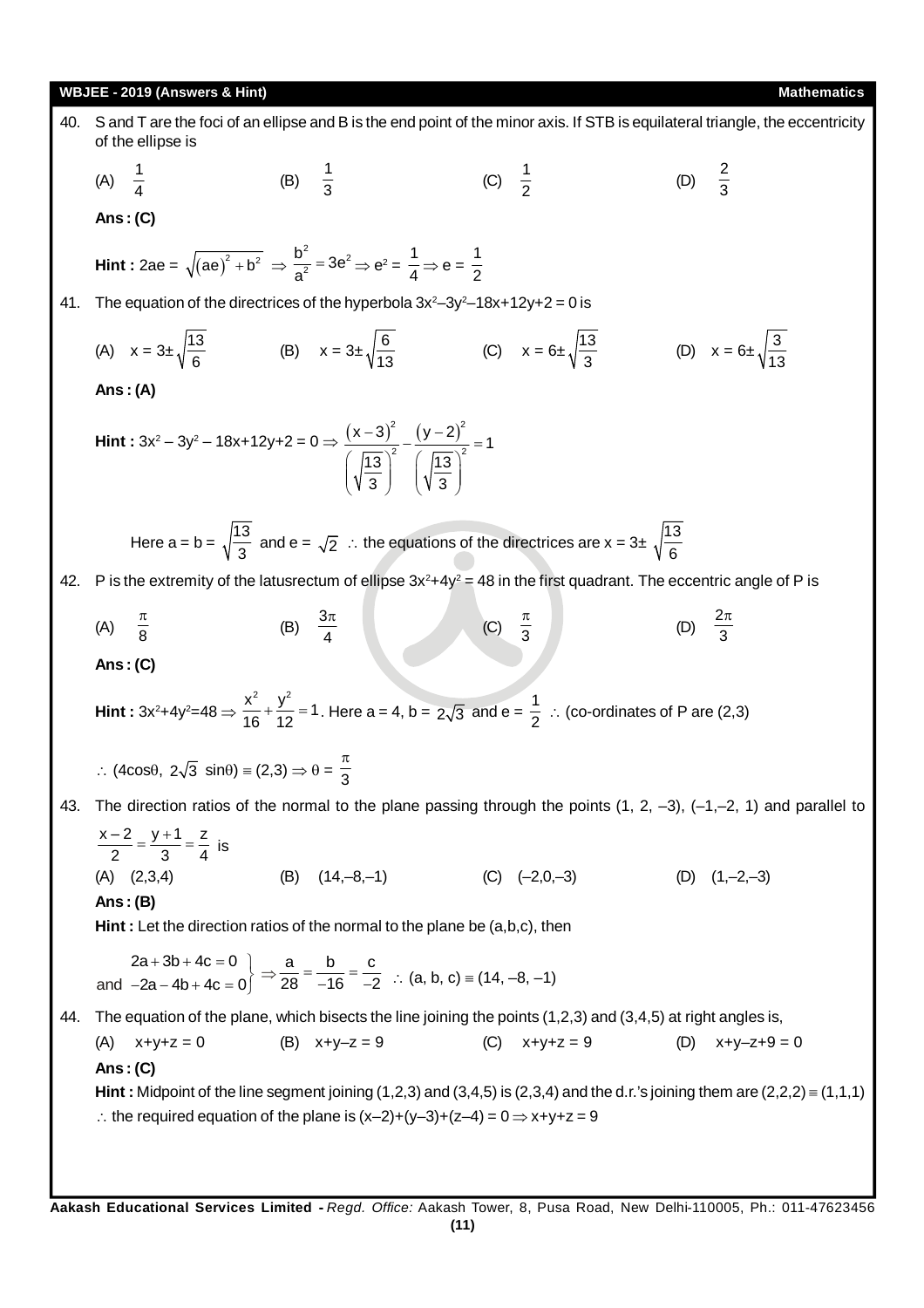|     | WBJEE - 2019 (Answers & Hint)                                                                                                                                                                                                                                                                                                |                     |                                                        |                      |                                                             |     | <b>Mathematics</b>       |
|-----|------------------------------------------------------------------------------------------------------------------------------------------------------------------------------------------------------------------------------------------------------------------------------------------------------------------------------|---------------------|--------------------------------------------------------|----------------------|-------------------------------------------------------------|-----|--------------------------|
| 45. | The limit of the interior angle of a regular polygon of n sides as $n \rightarrow \infty$ is                                                                                                                                                                                                                                 |                     |                                                        |                      |                                                             |     |                          |
|     | $(A)$ $\pi$                                                                                                                                                                                                                                                                                                                  | (B) $\frac{\pi}{3}$ |                                                        | (C) $\frac{3\pi}{2}$ |                                                             | (D) | $rac{2\pi}{3}$           |
|     | Ans: $(A)$<br><b>Hint</b> : The limit of the interior angle of a regular polygon of n sides as $n \rightarrow \infty$ is $\pi$                                                                                                                                                                                               |                     |                                                        |                      |                                                             |     |                          |
|     | Let f(x) > 0 for all x and f'(x) exists for all x. If f is the inverse function of h and h'(x)= $\frac{1}{1+\log x}$ . Then f'(x) will be                                                                                                                                                                                    |                     |                                                        |                      |                                                             |     |                          |
| 46. |                                                                                                                                                                                                                                                                                                                              |                     |                                                        |                      |                                                             |     |                          |
|     | $(A)$ 1+ $log(f(x))$<br>Ans: $(A)$                                                                                                                                                                                                                                                                                           | $(B) 1+f(x)$        |                                                        | (C)                  | $1-\log(f(x))$                                              |     | $(D)$ $log f(x)$         |
|     | <b>Hint</b> : h(f(x)) = x ⇒ h'(f(x)). f'(x) = 1 ⇒ f'(x) = $\frac{1}{h'(f(x))}$ ⇒ f'(x) = 1+log(f(x))                                                                                                                                                                                                                         |                     |                                                        |                      |                                                             |     |                          |
| 47. | Consider the function $f(x) = \cos x^2$ . Then                                                                                                                                                                                                                                                                               |                     |                                                        |                      |                                                             |     |                          |
|     | (A) f is of period $2\pi$                                                                                                                                                                                                                                                                                                    |                     | (B) f is of period $\sqrt{2\pi}$ (C) f is not periodic |                      |                                                             |     | (D) f is of period $\pi$ |
|     | Ans: $(C)$                                                                                                                                                                                                                                                                                                                   |                     |                                                        |                      |                                                             |     |                          |
|     | Hint: $f(x) = \cos x^2$ , $f(x+T) = \cos(x+T)^2 \neq f(x)$ for any $x \in R$ and T > 0. So $f(x)$ is not periodic                                                                                                                                                                                                            |                     |                                                        |                      |                                                             |     |                          |
| 48. | $\lim_{x\to 0+}\left(e^x+x\right)^{1/x}$                                                                                                                                                                                                                                                                                     |                     |                                                        |                      |                                                             |     |                          |
|     | (A) Does not exist finitely (B) is 1<br>Ans: $(C)$                                                                                                                                                                                                                                                                           |                     |                                                        | (C)                  | is $e^2$                                                    | (D) | is 2                     |
|     | Hint : $\int_{x\to 0^+} (e^x + x)^{\frac{1}{x}} = e^{x\to 0^+} \frac{e^x + x - 1}{x} = e^{x\to 0^+} \frac{e^x - 1}{e^x + 1} = e^2$                                                                                                                                                                                           |                     |                                                        |                      |                                                             |     |                          |
|     | 49. Let $f(x)$ be a derivable function, $f'(x) > f(x)$ and $f(0)=0$ . Then                                                                                                                                                                                                                                                   |                     |                                                        |                      |                                                             |     |                          |
|     | (A) $f(x) > 0$ for all $x > 0$<br>no sign of f(x) can be ascertained<br>(C)                                                                                                                                                                                                                                                  |                     |                                                        | (B)<br>(D)           | $f(x) < 0$ for all $x > 0$<br>$f(x)$ is a constant function |     |                          |
|     | Ans: $(A)$                                                                                                                                                                                                                                                                                                                   |                     |                                                        |                      |                                                             |     |                          |
|     | Hint: Let $g(x) = e^{-x} f(x)$ $\Rightarrow$ $g'(x) = e^{-x} (f'(x) - f(x)) > 0$                                                                                                                                                                                                                                             |                     |                                                        |                      |                                                             |     |                          |
|     | $\Rightarrow$ g(x) is increasing function $\Rightarrow$ g(x) > g(0) for x > 0 $\Rightarrow$ e <sup>-x</sup> f(x) > 0, for x > 0 $\Rightarrow$ f(x) > 0, for x > 0<br>50. Let f: [1,3] $\rightarrow$ R be a continuous function that is differentiable in (1, 3) an f'(x)= f(x)  <sup>2</sup> +4 for all x $\in$ (1,3). Then, |                     |                                                        |                      |                                                             |     |                          |
|     | (A) $f(3) - f(1) = 5$ is true                                                                                                                                                                                                                                                                                                |                     |                                                        |                      | (B) $f(3) - f(1) = 5$ is false                              |     |                          |
|     | (C) $f(3) - f(1) = 7$ is false                                                                                                                                                                                                                                                                                               |                     |                                                        |                      | (D) $f(3) - f(1) < 0$ only at one point of $(1,3)$          |     |                          |
|     | Ans: $(B,C)^*$                                                                                                                                                                                                                                                                                                               |                     |                                                        |                      |                                                             |     |                          |
|     | <b>Hint</b> : By applying LMVT, there exist at least one $c \in (1,3)$ such that $\frac{f(3)-f(1)}{3-1} = f'(c)$                                                                                                                                                                                                             |                     |                                                        |                      |                                                             |     |                          |
|     | $\Rightarrow$ f(3) – f(1) = 2.  f(c)  <sup>2</sup> + 8 $\Rightarrow$ f(3) – f(1) $\geq$ 8                                                                                                                                                                                                                                    |                     |                                                        |                      |                                                             |     |                          |
|     |                                                                                                                                                                                                                                                                                                                              |                     |                                                        |                      |                                                             |     |                          |
|     |                                                                                                                                                                                                                                                                                                                              |                     |                                                        |                      |                                                             |     |                          |
|     |                                                                                                                                                                                                                                                                                                                              |                     |                                                        |                      |                                                             |     |                          |
|     |                                                                                                                                                                                                                                                                                                                              |                     |                                                        |                      |                                                             |     |                          |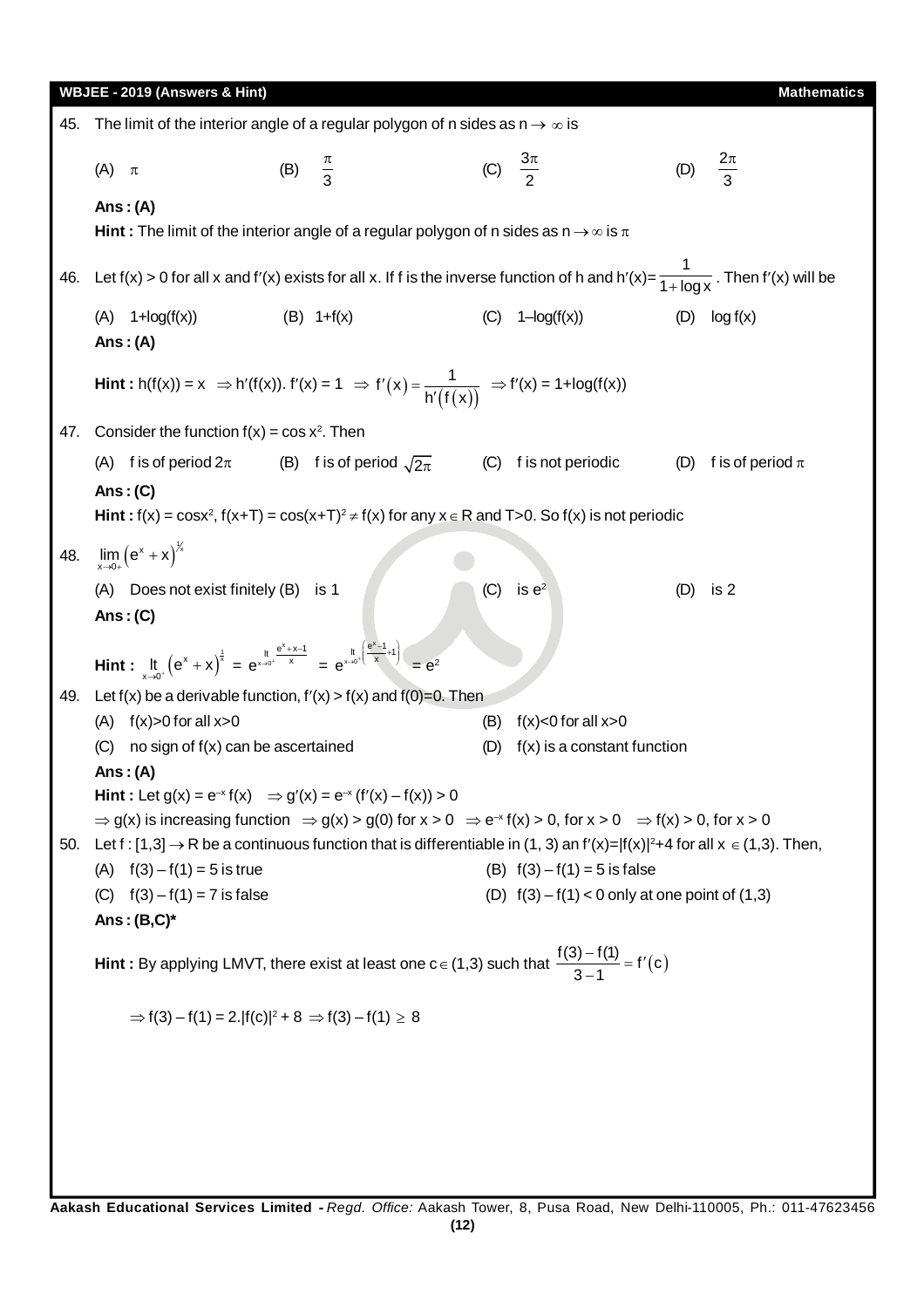# **CATEGORY - II (Q51 to Q65)**

**Carry 2 marks each and only one option is correct. In case of incorrect answer or any combination of more than one answer, ½ mark will be deducted.** 51. Let a=min{x<sup>2</sup>+2x+3 : x ∈ R} and b=  $\lim_{\theta \to 0} \frac{1 - \cos \theta}{\theta^2}$ .  $\frac{3288}{\theta^2}$ . Then  $\sum_{n=1}^{n} c_n$ r=0  $a^rb^{n-}$  $\sum_{\mathsf{r} = 0} \mathsf{a}^\mathsf{r} \mathsf{b}^{\mathsf{n} - \mathsf{r}}$  is (A)  $\frac{2^{n+1}}{2}$ n  $2^{n+1} - 1$ 3.2  $+1$  – (B)  $\frac{2^{n+1}}{2}$ n  $2^{n+1} + 1$ 3.2  $+1$  + (C)  $\frac{4^{n+1}}{26}$ n  $4^{n+1} - 1$ 3.2  $+1$  – (D)  $\frac{1}{2}(2^{n}-1)$ **Ans : (C) Hint :**  $a=min\{(x+1)^2+2\} = 2$  $b =$ 2 0  $(A)^2$  $\begin{array}{r} \n\text{2} \sin^2 \frac{9}{2} \\
\text{It} \end{array}$  $4\frac{8}{2}$  $\theta \rightarrow$  $\theta$  $(\theta)^2$  $\left(\frac{1}{2}\right)$  $=\frac{1}{2}$  $\frac{1}{2}$ , a<sup>r</sup> b<sup>n-r</sup> =  $\frac{2^{r}}{2^{n-r}}$ n-r 2  $\frac{2^{r}}{2^{n-r}}$  =  $2^{2r-n}$  =  $\frac{4^{r}}{2^{r}}$ n 4  $\frac{1}{2^n}$ ,  $\sum_{r=0}^{n} a^{r} b^{n-r} = \frac{1}{2^{n}} \sum_{r=0}^{n} 4^{r}$  $a^{r}.b^{n-r} = \frac{1}{2^n}\sum_{r=0}^{n} 4^r$ - $\sum_{r=0}^{n} a^{r} b^{n-r} = \frac{1}{2^{n}} \sum_{r=0}^{n} 4^{r} = \frac{1}{2^{n}} \left( \frac{1 - 4^{n+1}}{1 - 4} \right)$ n 1  $(1 - 4$ <sup>r</sup>  $2^n($  1 - 4  $(1-4^{n+1})$  $\left(\frac{1-4^{n+1}}{1-4}\right)=\frac{4^{n+1}}{3\times}$ n  $4^{n+1} - 1$  $3\times 2^{r}$  $^{+1}$   $\times$ 52. Let a>b>0 and I(n)=  $a^{\frac{1}{n}} - b^{\frac{1}{n}}$ , J(n)= $(a - b)^{\frac{1}{n}}$  for all n  $\geq$  2. Then (A)  $I(n) < J(n)$  (B)  $I(n) > J(n)$  (C)  $I(n) = J(n)$  (D)  $I(n) + J(n) = 0$ **Ans : (A) Hint :**  (n)  $(n)$   $(a-b)$ ‱—⊾ 1 n  $I(n)$   $a^{\chi_n}-b^{\chi_n}$  $\mathsf{J(n)}$   $(\mathsf{a}-\mathsf{b})$  $=\frac{a^{n}-1}{b^{n}}$  $\frac{1}{(x-1)^{1/2}} = \frac{1}{(x-1)^{2}}$  $\frac{1}{n}$  $\frac{1}{n}$  $x^{\frac{1}{n}} - 1$  $x - 1$  $\overline{a}$  $\overline{\phantom{0}}$  $=\lim_{n\to\infty} \frac{I(n)}{I(n)}$ ×→1' **J(n)**  $\lim_{x\to 1^+} \frac{I(n)}{J(n)}$  =  $1-\frac{1}{n}$  $x \rightarrow 1^+$  $\lim_{x\to 1^-} \left(1-\frac{1}{x}\right)$  $\left(1-\frac{1}{n}\right)^{n}$  $\lim_{x \to 1^{-}} \left(1 - \frac{1}{x}\right)^{\binom{n}{n}}$   $\therefore$   $x > 0$  & n  $\ge 2$ 

53. Let  $\hat{\alpha}, \hat{\beta}, \hat{\gamma}$  be three unit vectors such that  $\hat{\alpha}\times(\hat{\beta}\times\hat{\gamma}) = \frac{1}{2}(\hat{\beta}+\hat{\gamma})$  where  $\hat{\alpha}\times(\hat{\beta}\times\hat{\gamma}) = (\hat{\alpha}.\hat{\gamma})\hat{\beta} - (\hat{\alpha}.\hat{\beta})\hat{\gamma}$  . If  $\hat{\beta}$  is not parallel to  $\hat{\gamma}$ , then the angle between  $\hat{\alpha}$  and  $\hat{\beta}$  is

(A)  $\frac{5\pi}{6}$  $\pi$ (B)  $\frac{\pi}{6}$ (C)  $\frac{\pi}{3}$ (D)  $\frac{27}{3}$  $\pi$ 

**Ans : (D)**

**Ans : (D)**

$$
\text{Hint: } \vec{\alpha} \times (\vec{\beta} \times \vec{\gamma}) = \frac{1}{2} (\vec{\beta} + \vec{\gamma}), \ (\vec{\alpha} \cdot \vec{\gamma}) \vec{\beta} - (\vec{\alpha} \cdot \vec{\beta}) \vec{\gamma} - \frac{1}{2} (\vec{\beta} + \vec{\gamma}), \ -(\vec{\alpha} \cdot \vec{\beta}) = \frac{1}{2}, \ -\cos\theta = \frac{1}{2}, \ \cos\theta = \frac{-1}{2}, \ \theta = 120^{\circ} = \frac{2\pi}{3}
$$

54. The position vectors of the points A, B, C and D are  $3\hat{i} - 2\hat{j} - \hat{k}$ ,  $2\hat{i} - 3\hat{j} + 2\hat{k}$ ,  $5\hat{i} - \hat{j} + 2\hat{k}$  and  $4\hat{i} - \hat{j} + \lambda\hat{k}$  respectively. If the points A, B, C and D lie on a plane, the value of  $\lambda$  is (A) 0 (B) 1 (C) 2 (D) –4

**Hint**: 
$$
\overrightarrow{AB} = -\overrightarrow{i} - \overrightarrow{j} + 3\overrightarrow{k}
$$
  

$$
\begin{vmatrix} -1 & -1 & 3 \\ 2 & 1 & 3 \\ 1 & 1 & \lambda + 1 \end{vmatrix} = 0
$$

 $\overrightarrow{AC} = 2\overrightarrow{i} + \overrightarrow{j} + 3\overrightarrow{k}$  $\rightarrow$   $\rightarrow$   $\rightarrow$ 

$$
\overrightarrow{AD} = \overrightarrow{i} + \overrightarrow{j} + (\lambda + 1)\overrightarrow{k}
$$
\n
$$
\begin{vmatrix}\n0 & -1 & 3 \\
1 & 1 & 3 \\
0 & 1 & \lambda + 1\n\end{vmatrix} = 0
$$
\n
$$
-(-\lambda - 1 - 3) = 0, \quad (\lambda + 4) = 0, \quad \lambda = -4
$$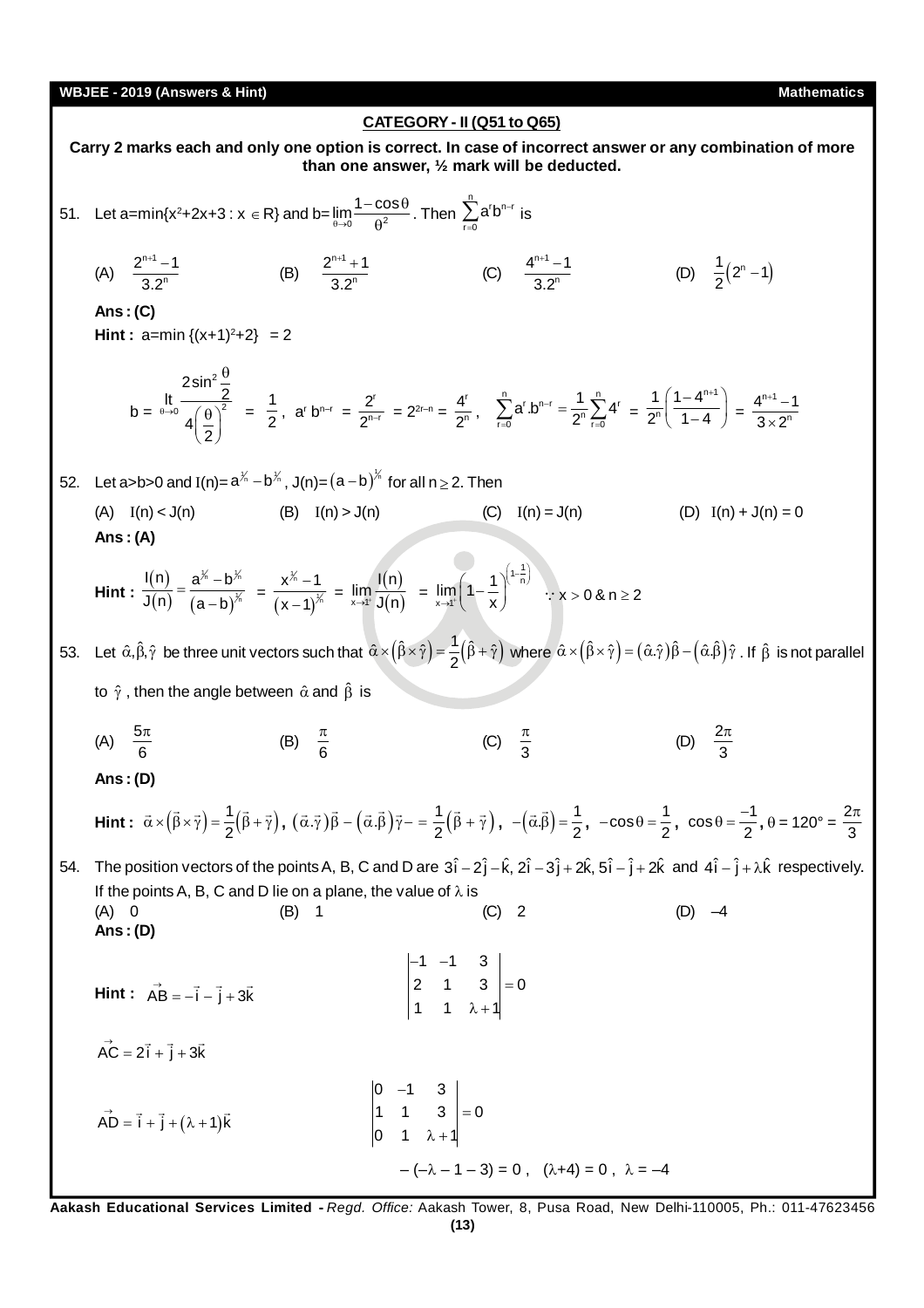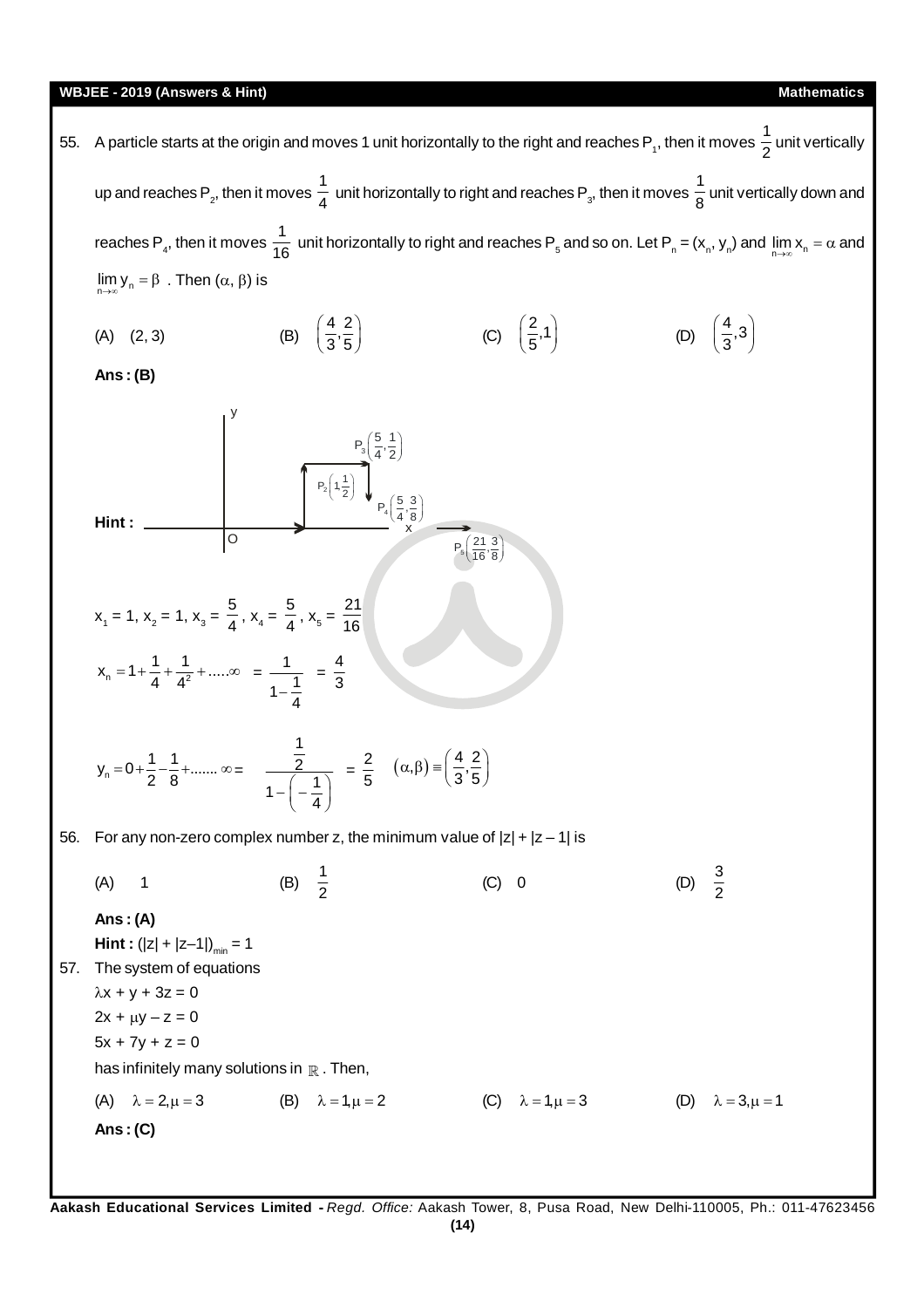

**(15)**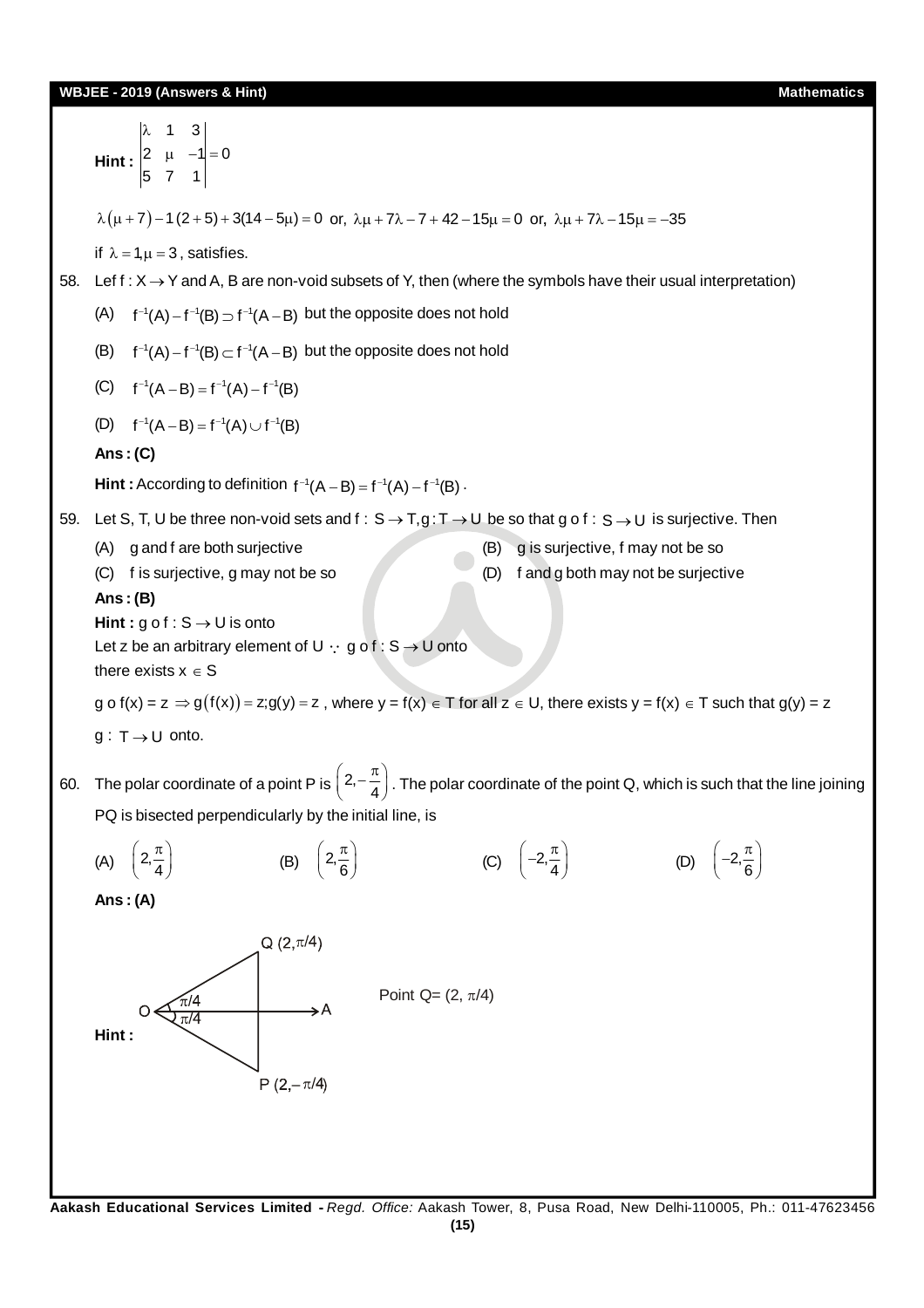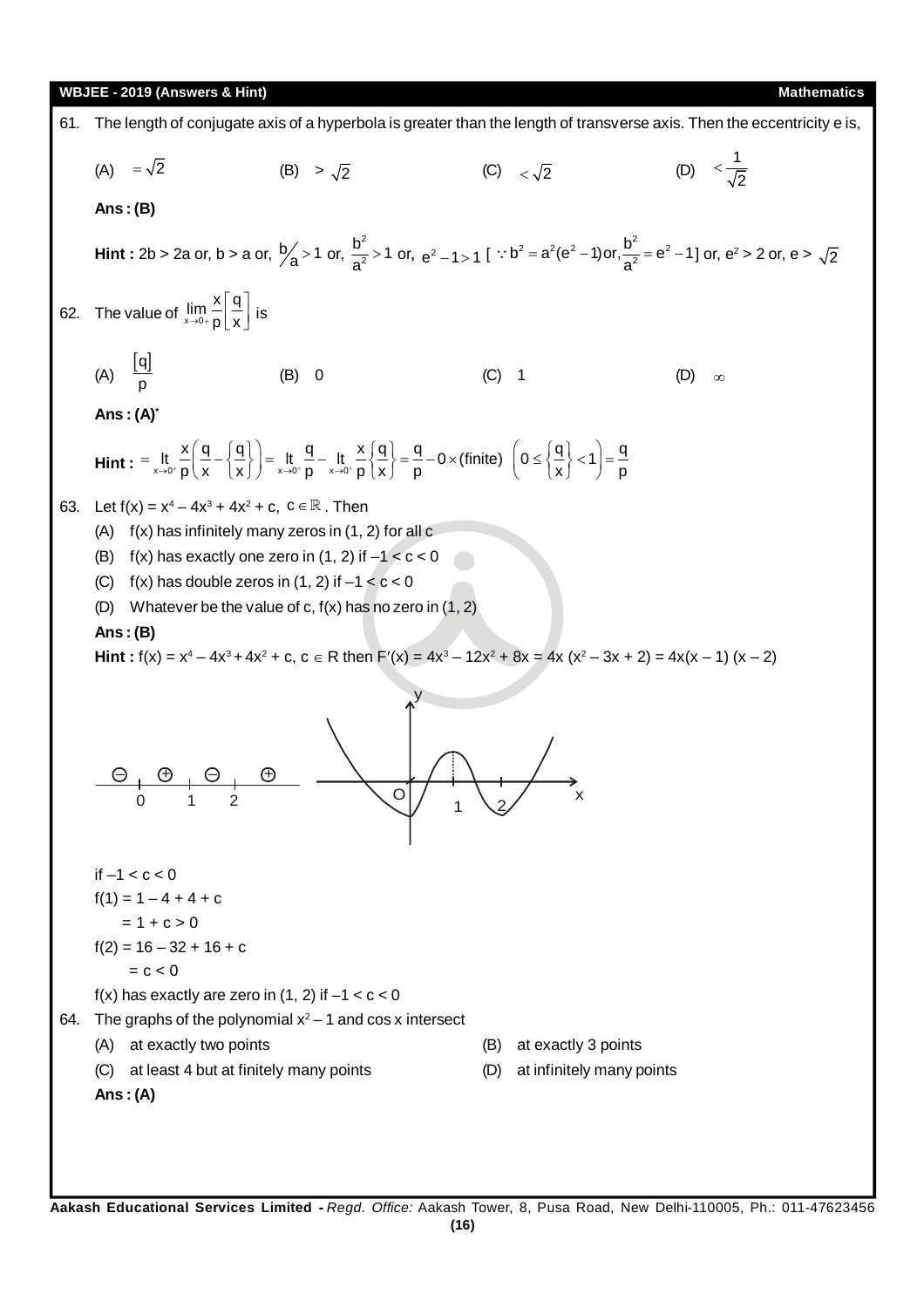# **WBJEE - 2019 (Answers & Hint) Mathematics Hint :** A  $(-1, 0)$  $(0, -1)$  $(1, 0)$ A y x  $y = x^2 - 1$ ,  $y = \cos x$ Cos x and  $x^2 - 1$  intersect exactly at two points at A and B. 65. A point is in motion along a hyperbola  $y = \frac{10}{x}$  so that its abscissa x increases uniformly at a rate of 1 unit per second. Then, the rate of change of its ordinate, when the point passes through (5, 2) (A) increases at the rate of  $\frac{1}{2}$  $\frac{1}{2}$  unit per second (B) decreases at the rate of  $\frac{1}{2}$  $\frac{1}{2}$  unit per second (C) decreases at the rate of  $\frac{2}{5}$  unit per second (D) increases at the rate of  $\frac{2}{5}$  unit per second **Ans : (C) Hint :**  $y = \frac{10}{x}$ ,  $\frac{dx}{dt} = 1$ unit/second 2  $\frac{dy}{dt} = -\frac{10}{x^2} \cdot \frac{dx}{dt}$  $=-\frac{10}{25} \times 1 = -\frac{2}{5}$ 5 unit/sec decreases at the rate of  $\frac{2}{5}$  $\frac{1}{5}$  unit per second. **CATEGORY - III (Q66 to Q75) Carry 2 marks each and one or more option(s) is/are correct. If all correct answers are not marked and also no incorrect answer is marked then score = 2 × number of correct answers marked actual number of correct answers. If any wrong option is marked or if any combination including a wrong option is marked, the answer will considered wrong, but there is no negative marking for the same and zero marks will be awarded.** 66. Let  $I_n = \int_0^1 x^n \tan^{-1} x \, dx$  . If  $a_n I_{n+2} + b_n I_n = c_n$  for all  $n \ge 1$ , then (A)  $a_1$ ,  $a_2$ ,  $a_3$  are in G.P (B)  $b_1$ ,  $b_2$ ,  $b_3$  are in A.P (C)  $c_1$ ,  $c_2$ ,  $c_3$  are in H.P (D)  $a_1$ ,  $a_2$ ,  $a_3$  are in A.P **Ans : (B,D) Hint :**  $(n + 1)I_n + (n + 3)I_{n+2} = \int_0^1 \{(n + 1)x^n + (n + 3)x^{n+2}\}\tan^{-1}$  $\int_0^1 \{(n+1)x^n + (n+3)x^{n+2}\} \tan^{-1} x dx$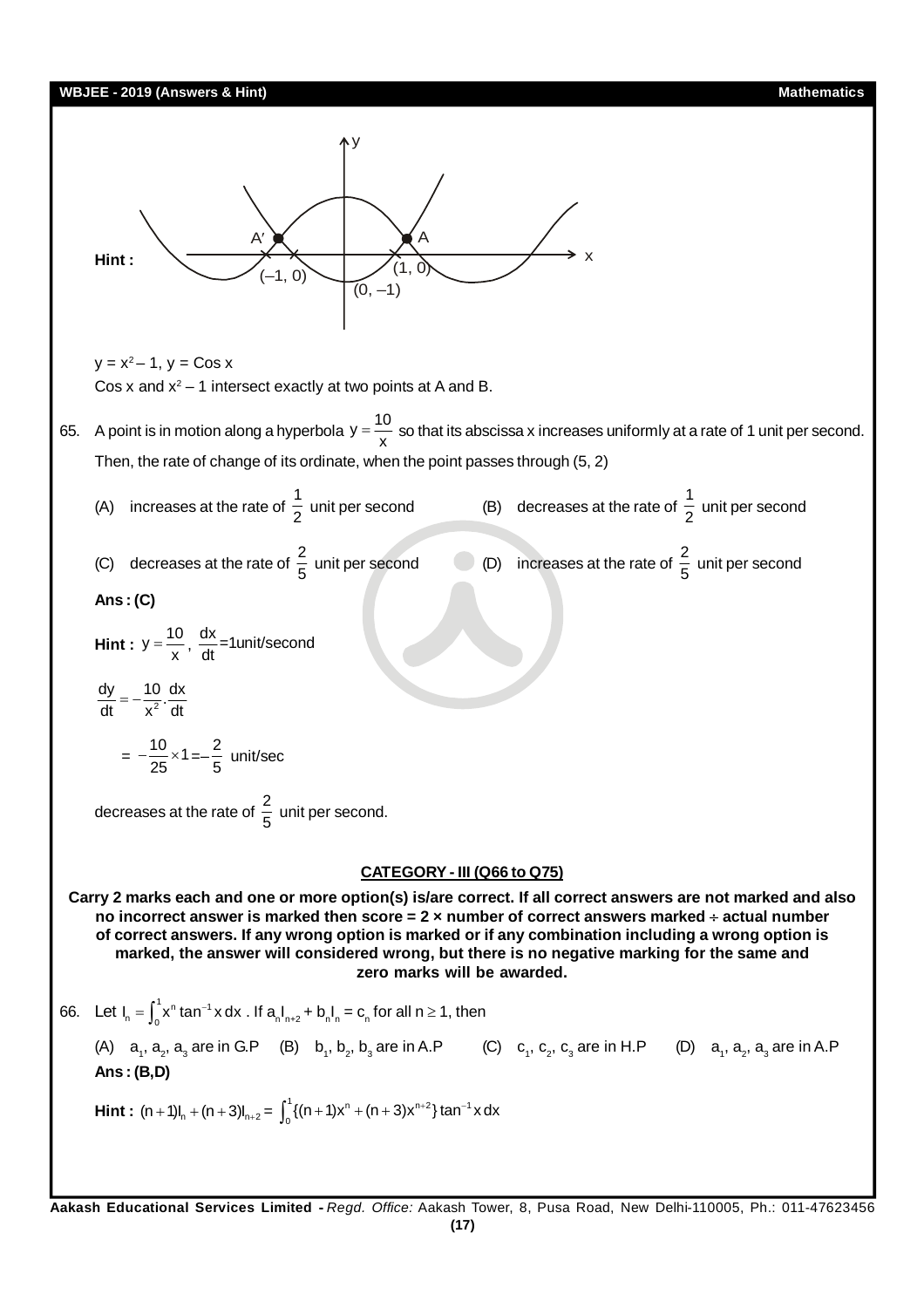$$
= \left[\left\{\left(n + 1\frac{x^{m_1}}{n+1} + (n+3)\frac{x^{m_2}}{n+3}\right\} \tan^{-1}x\right]_0^1 - \int_0^1 x^{m_1}(1+x^2) \cdot \frac{1}{1+x^2} dx = \left[\left(x^{m_1} + x^{m_2}\right) \tan^{-1}x\right]_0^1 - \left[\frac{x^{m_2}}{n+2}\right]_0^1
$$
\n
$$
= \frac{\pi}{2} - \frac{1}{n+2}
$$
\n
$$
\therefore a_n = n+3, b_n = n+1; c_n = \frac{\pi}{2} - \frac{1}{n+2}
$$
\n
$$
\therefore a_n = n+3, b_n = n+1; c_n = \frac{\pi}{2} - \frac{1}{n+2}
$$
\n
$$
\therefore a_n = n+3, b_n = n+1; c_n = \frac{\pi}{2} - \frac{1}{n+2}
$$
\n
$$
\therefore a_n = n+3, b_n = n+1; c_n = \frac{\pi}{2} - \frac{1}{n+2}
$$
\n
$$
\therefore a_n = n+3, b_n = n+1; c_n = \frac{\pi}{2} - \frac{1}{n+2}
$$
\n
$$
\therefore a_n = n+3, b_n = n+1; c_n = \frac{\pi}{2} - \frac{1}{n+2}
$$
\n
$$
\Rightarrow (8) \quad \text{(f-th)m}^2 = f \text{ fm}
$$
\n
$$
\Rightarrow (9) \quad \text{(h-thm)}^2 = f \text{ fm}
$$
\n
$$
\Rightarrow (1) \quad \text{(i)} \quad \text{(j)} \quad \text{(k)} \quad \text{(l)} \quad \text{(l)} \quad \text{(l)} \quad \text{(l)} \quad \text{(l)} \quad \text{(m)} \quad \text{(m)} \quad \text{(n)} \quad \text{(n)} \quad \text{(n)} \quad \text{(n)} \quad \text{(n)} \quad \text{(n)} \quad \text{(n)} \quad \text{(n)} \quad \text{(n)} \quad \text{(n)} \quad \text{(n)} \quad \text{(n)} \quad \text{(n)} \quad \text{(n)} \quad \text{(n)} \quad \text{(n)} \quad \text{(n)} \quad \text{(n)} \quad \text{(n)} \quad \text{(n)} \quad \text{(n)} \quad \text{(n)} \quad \text{(n)} \quad \text{(n)} \quad \
$$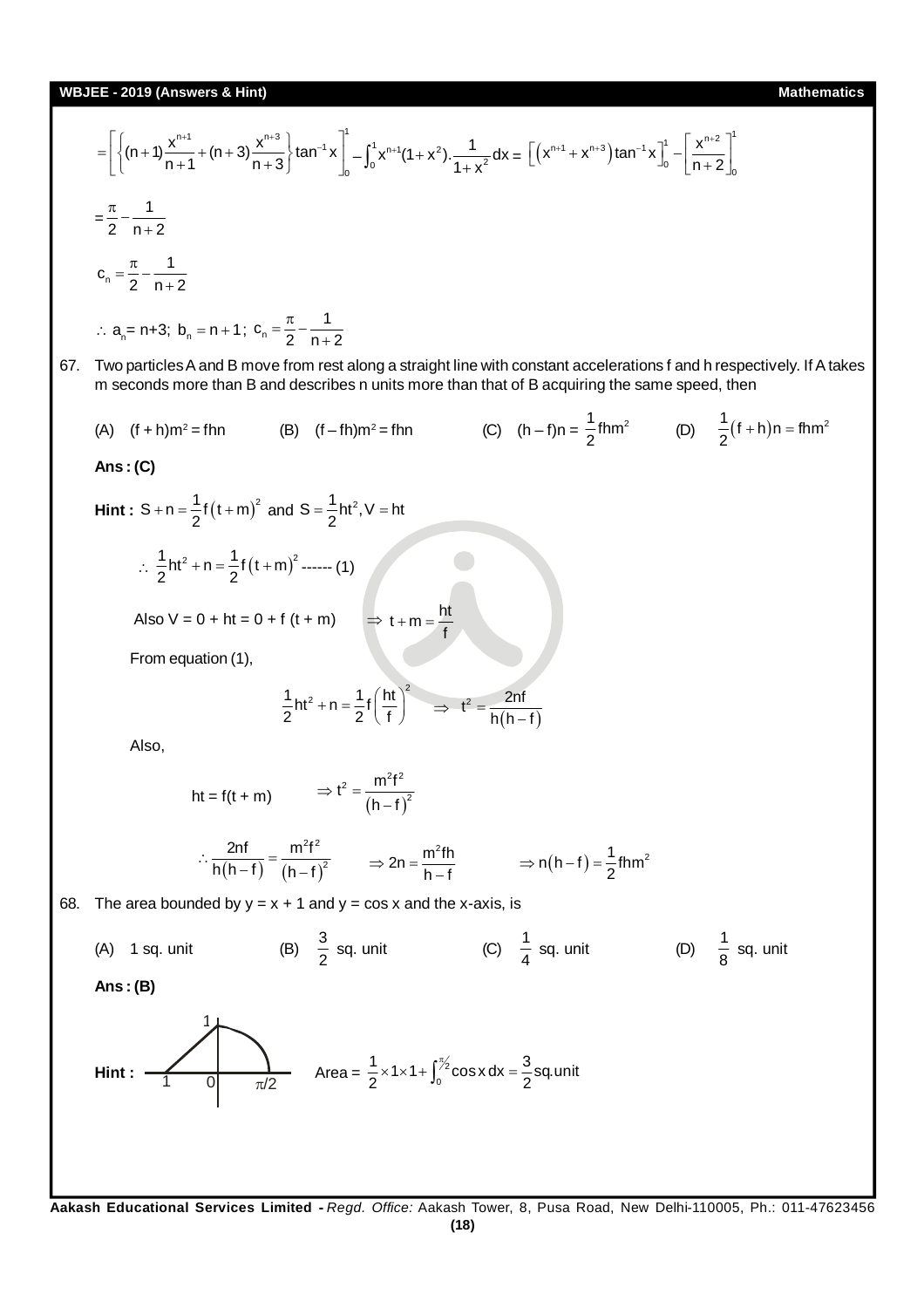| 69. | Let $x_1$ , $x_2$ be the roots of $x^2 - 3x + a = 0$ and $x_3$ , $x_4$ be the roots of $x^2 - 12x + b = 0$ . If $x_1 < x_2 < x_3 < x_4$ and<br>$X_1$ ,<br>$x_2$ , $x_3$ , $x_4$ are in G.P. then ab equals |                                                                                                                                                                                                                     |                                |                                                                                                                          |  |  |  |  |
|-----|------------------------------------------------------------------------------------------------------------------------------------------------------------------------------------------------------------|---------------------------------------------------------------------------------------------------------------------------------------------------------------------------------------------------------------------|--------------------------------|--------------------------------------------------------------------------------------------------------------------------|--|--|--|--|
|     | (A) $\frac{24}{5}$                                                                                                                                                                                         | (B) 64                                                                                                                                                                                                              | (C)<br>-16                     | 8<br>(D)                                                                                                                 |  |  |  |  |
|     | Ans: $(B)$                                                                                                                                                                                                 |                                                                                                                                                                                                                     |                                |                                                                                                                          |  |  |  |  |
|     | <b>Hint</b> : $x_1 + x_2 = 3$ ; $x_1 \cdot x_2 = a$                                                                                                                                                        |                                                                                                                                                                                                                     |                                |                                                                                                                          |  |  |  |  |
|     | $x_3 + x_4 = 12$ ; $x_3 \cdot x_4 = b$                                                                                                                                                                     |                                                                                                                                                                                                                     |                                |                                                                                                                          |  |  |  |  |
|     | Let r be the common ratio of G.P., then                                                                                                                                                                    |                                                                                                                                                                                                                     |                                |                                                                                                                          |  |  |  |  |
|     | $\frac{x_1(1+r)}{x_1r^2(1+r)} = \frac{3}{12} \Rightarrow r = \pm 2$                                                                                                                                        |                                                                                                                                                                                                                     |                                |                                                                                                                          |  |  |  |  |
|     |                                                                                                                                                                                                            | Take $r = 2$ ( $\cdot$ G.P. is increasing)<br>∴ $x_1 + x_2 = 3$ $\Rightarrow x_1 (1 + r) = 3$ $\Rightarrow x_1 = 1$<br>$\therefore$ ab = x <sub>1</sub> x <sub>2</sub> x <sub>2</sub> x <sub>2</sub> = 1.2.4.8 = 64 |                                |                                                                                                                          |  |  |  |  |
|     |                                                                                                                                                                                                            | 70. If $\theta \in \mathbb{R}$ and $\frac{1-\text{i} \cos \theta}{1+2 \text{i} \cos \theta}$ is real number, then $\theta$ will be (when I: Set of integers)                                                        |                                |                                                                                                                          |  |  |  |  |
|     | (A) $(2n+1)\frac{\pi}{2}, n \in I$ (B) $\frac{3n\pi}{2}, n \in I$                                                                                                                                          |                                                                                                                                                                                                                     | (C)<br>$n\pi$ , $n \in I$      | $2n\pi$ , $n \in I$<br>(D)                                                                                               |  |  |  |  |
|     | Ans: $(A)$                                                                                                                                                                                                 |                                                                                                                                                                                                                     |                                |                                                                                                                          |  |  |  |  |
|     |                                                                                                                                                                                                            | Hint: $\frac{1-\text{i} \cos \theta}{1+2 \text{i} \cos \theta}$ is real $\Rightarrow \frac{1-\text{i} \cos \theta}{1+2 \text{i} \cos \theta} = \frac{1+\text{i} \cos \theta}{1-2 \text{i} \cos \theta}$             |                                |                                                                                                                          |  |  |  |  |
|     |                                                                                                                                                                                                            | $\Rightarrow$ 1 – 3icos $\theta$ – 2cos <sup>2</sup> $\theta$ = 1 + 3icos $\theta$ – 2cos <sup>2</sup> $\theta$                                                                                                     | $\Rightarrow$ cos $\theta = 0$ |                                                                                                                          |  |  |  |  |
|     |                                                                                                                                                                                                            | $\Rightarrow$ $\theta$ = n $\pi$ + $\pi/2$ (n $\in$ I)                                                                                                                                                              |                                |                                                                                                                          |  |  |  |  |
|     |                                                                                                                                                                                                            |                                                                                                                                                                                                                     |                                |                                                                                                                          |  |  |  |  |
|     |                                                                                                                                                                                                            | 71. Let $A = \begin{pmatrix} 3 & 0 & 3 \\ 0 & 3 & 0 \\ 3 & 0 & 3 \end{pmatrix}$ . Then the roots of the equation det $(A - \lambda I_3) = 0$ (where $I_3$ is the identity matrix of order 3) are                    |                                |                                                                                                                          |  |  |  |  |
|     | $(A)$ 3, 0, 3                                                                                                                                                                                              | $(B)$ 0, 3, 6                                                                                                                                                                                                       | $(C)$ 1, 0, -6                 | 3, 3, 6<br>(D)                                                                                                           |  |  |  |  |
|     | Ans: $(B)$                                                                                                                                                                                                 |                                                                                                                                                                                                                     |                                |                                                                                                                          |  |  |  |  |
|     |                                                                                                                                                                                                            | <b>Hint</b> : Let $(A - \lambda I_3) = 0$ $\Rightarrow \begin{vmatrix} 3 - \lambda & 0 & 3 \\ 0 & 3 - \lambda & 0 \\ 3 & 0 & 3 - \lambda \end{vmatrix} = 0$                                                         |                                |                                                                                                                          |  |  |  |  |
|     |                                                                                                                                                                                                            |                                                                                                                                                                                                                     |                                |                                                                                                                          |  |  |  |  |
|     |                                                                                                                                                                                                            | $\Rightarrow (3 - \lambda)^3 - 9(3 - \lambda) = 0 \Rightarrow (3 - \lambda)[(3 - \lambda)^2 - 3^2] = 0$                                                                                                             |                                |                                                                                                                          |  |  |  |  |
|     |                                                                                                                                                                                                            | $\Rightarrow$ 3 – $\lambda$ = 0 or 3 – $\lambda$ – 3 = 0 or 3 – $\lambda$ + 3 = 0 $\Rightarrow$ $\lambda$ = 0, 3 or 6                                                                                               |                                |                                                                                                                          |  |  |  |  |
| 72. |                                                                                                                                                                                                            | $=$ AC. The equation of line AC passing through (2, $-7$ ) is                                                                                                                                                       |                                | Straight lines $x - y = 7$ and $x + 4y = 2$ intersect at B. Points A and C are so chosen on these two lines such that AB |  |  |  |  |
|     | (A) $x - y - 9 = 0$                                                                                                                                                                                        | (B) $23x + 7y + 3 = 0$ (C) $2x - y - 11 = 0$ (D) $7x - 6y - 56 = 0$                                                                                                                                                 |                                |                                                                                                                          |  |  |  |  |
|     | Ans: $(A, B)$                                                                                                                                                                                              |                                                                                                                                                                                                                     |                                |                                                                                                                          |  |  |  |  |
|     |                                                                                                                                                                                                            |                                                                                                                                                                                                                     |                                |                                                                                                                          |  |  |  |  |
|     |                                                                                                                                                                                                            |                                                                                                                                                                                                                     |                                |                                                                                                                          |  |  |  |  |
|     |                                                                                                                                                                                                            |                                                                                                                                                                                                                     |                                |                                                                                                                          |  |  |  |  |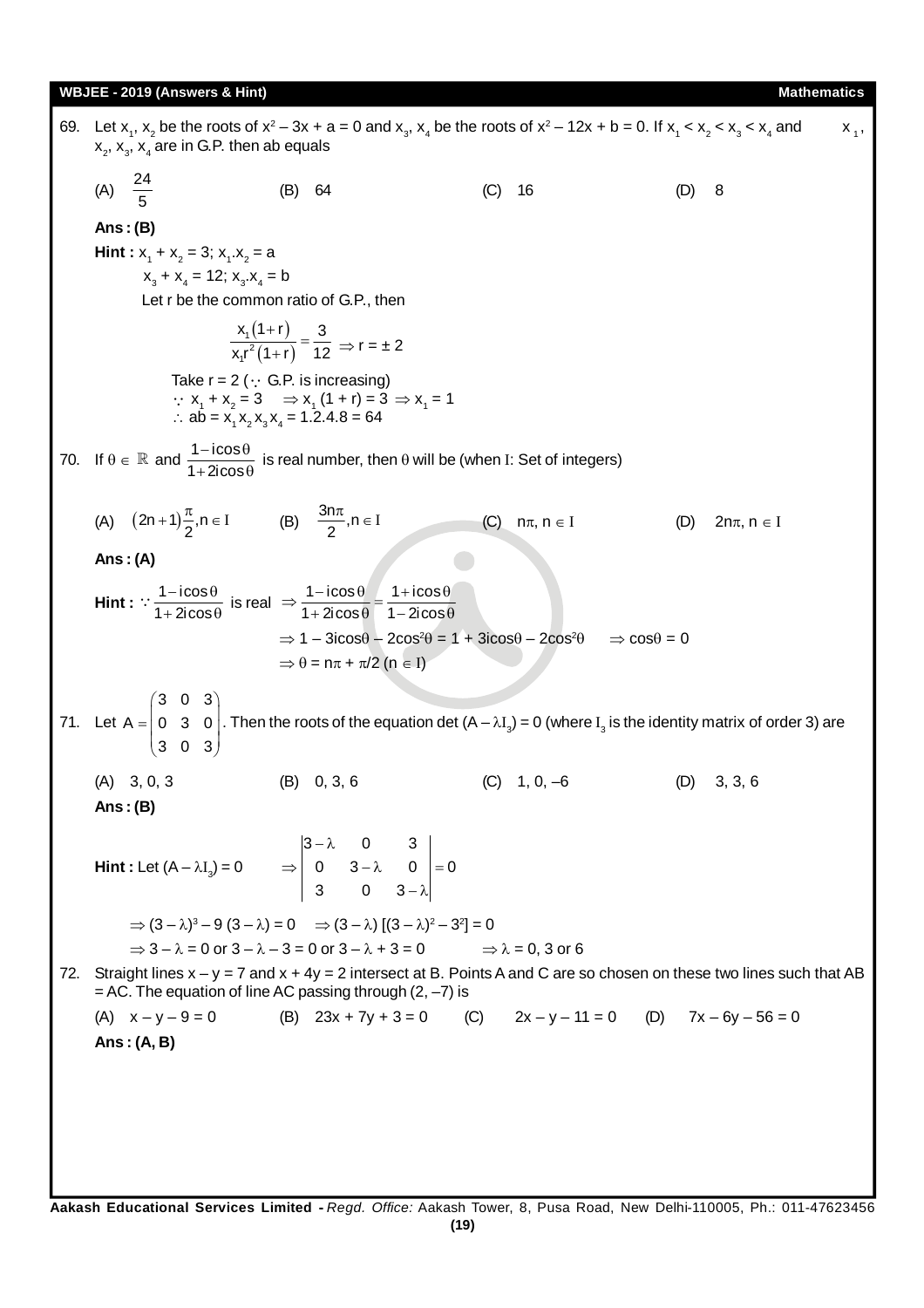